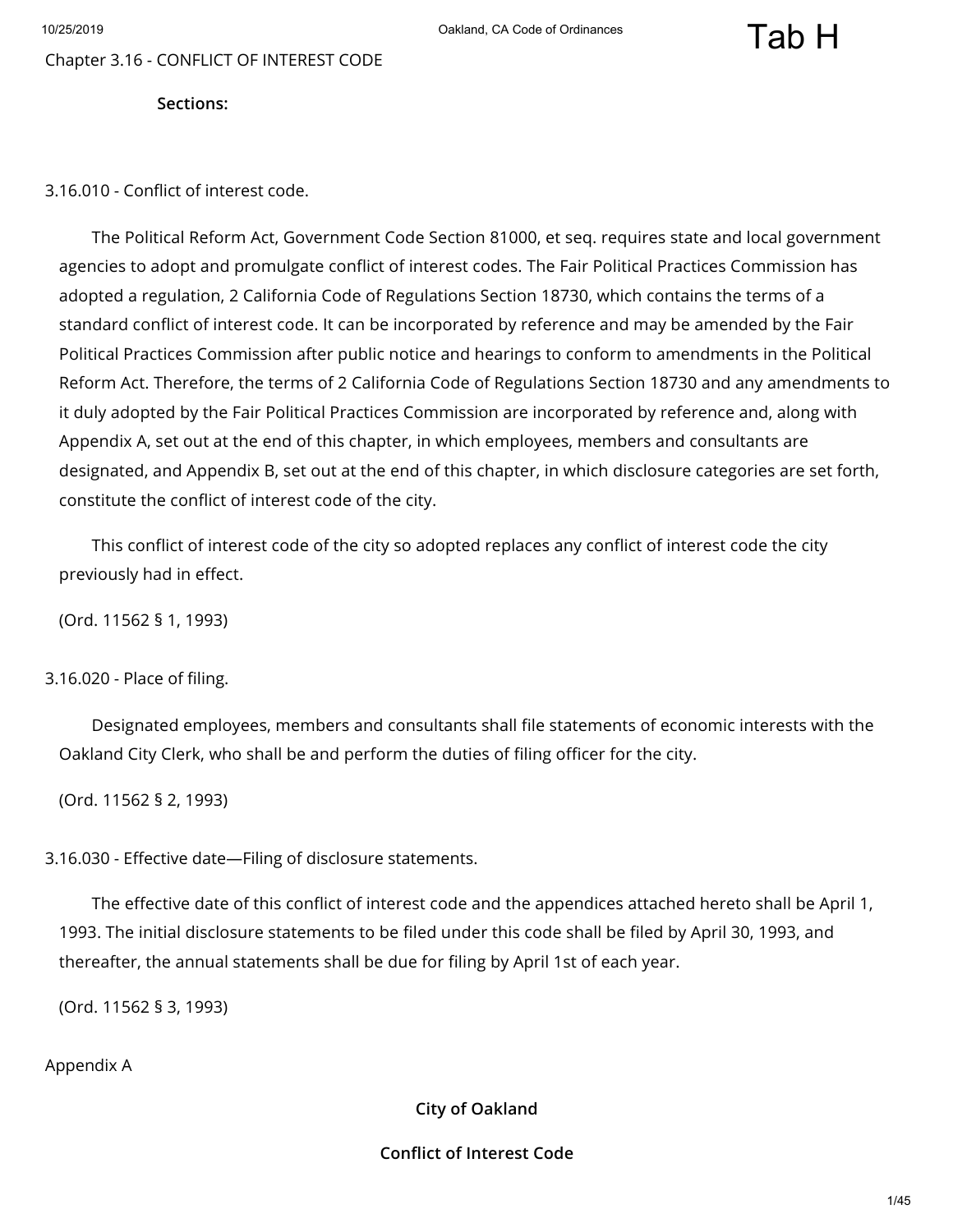# **List of Designated Positions**

| All Citywide Agency, Department, Directors                  | <b>Disclosure Category</b> |
|-------------------------------------------------------------|----------------------------|
| Chief of Fire                                               | 1                          |
| Chief of Police                                             | 1                          |
| <b>City Clerk</b>                                           | 1                          |
| <b>Director of Animal Services</b>                          | 1                          |
| Director of Contract and Purchasing                         | 1                          |
| Director of Economic and Workforce Development              | 1                          |
| Director of Finance                                         | 1                          |
| Director of Housing and Community Development               | 1                          |
| Director of Human Resources Management                      | 1                          |
| Director of Human Services                                  | 1                          |
| Director of Information Technology                          | 1                          |
| Director of Library Services                                | 1                          |
| Director of Oakland Parks, Recreation and Youth Development | 1                          |
| Director of Planning and Building                           | 1                          |
| Director of Public Works                                    | 1                          |
| Director of Race and Equity                                 | 1                          |
| Director of Transportation                                  | 1                          |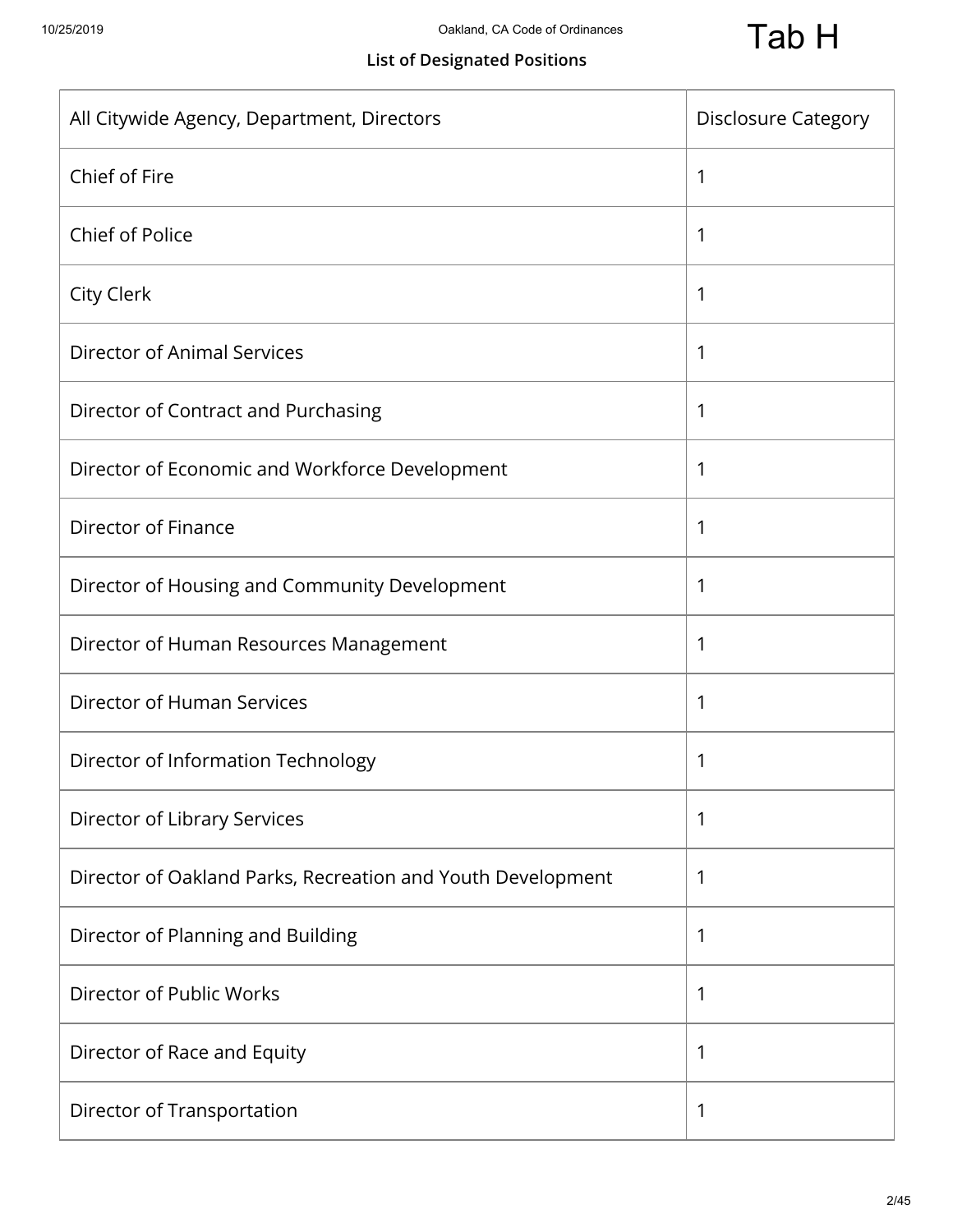| Director of Department of Violence Prevention      |  |
|----------------------------------------------------|--|
| Executive Director, Community Police Review Agency |  |
| Executive Director, Public Ethics Commission       |  |
| Consultants <sup>*</sup>                           |  |

The City Administrator or his/her designee may determine, in writing, that a particular consultant, although a "designated position," is hired to perform a range of duties that are limited in scope and thus is not required to fully comply with the disclosure requirements described in this section. Such written documentation shall include a description of the consultant's duties and, based upon that description, a statement of the extent of disclosure requirements. The City Administrator or his or her designee's determination is a public record and shall be retained for public inspection in the same manner and location as this conflict of interest code.

#### **City of Oakland**

#### **Conflict of Interest Code**

#### **List of Designated Positions**

#### **City Administrator's Office/Administration**

| Job Title                                          | <b>Disclosure Category</b> |
|----------------------------------------------------|----------------------------|
| Administrative Assistant to the City Administrator | 13                         |
| Assistant to the City Administrator                |                            |
| Assistant City Administrator                       |                            |
| <b>City Administrator Analyst</b>                  | 4                          |
| Deputy City Administrator                          |                            |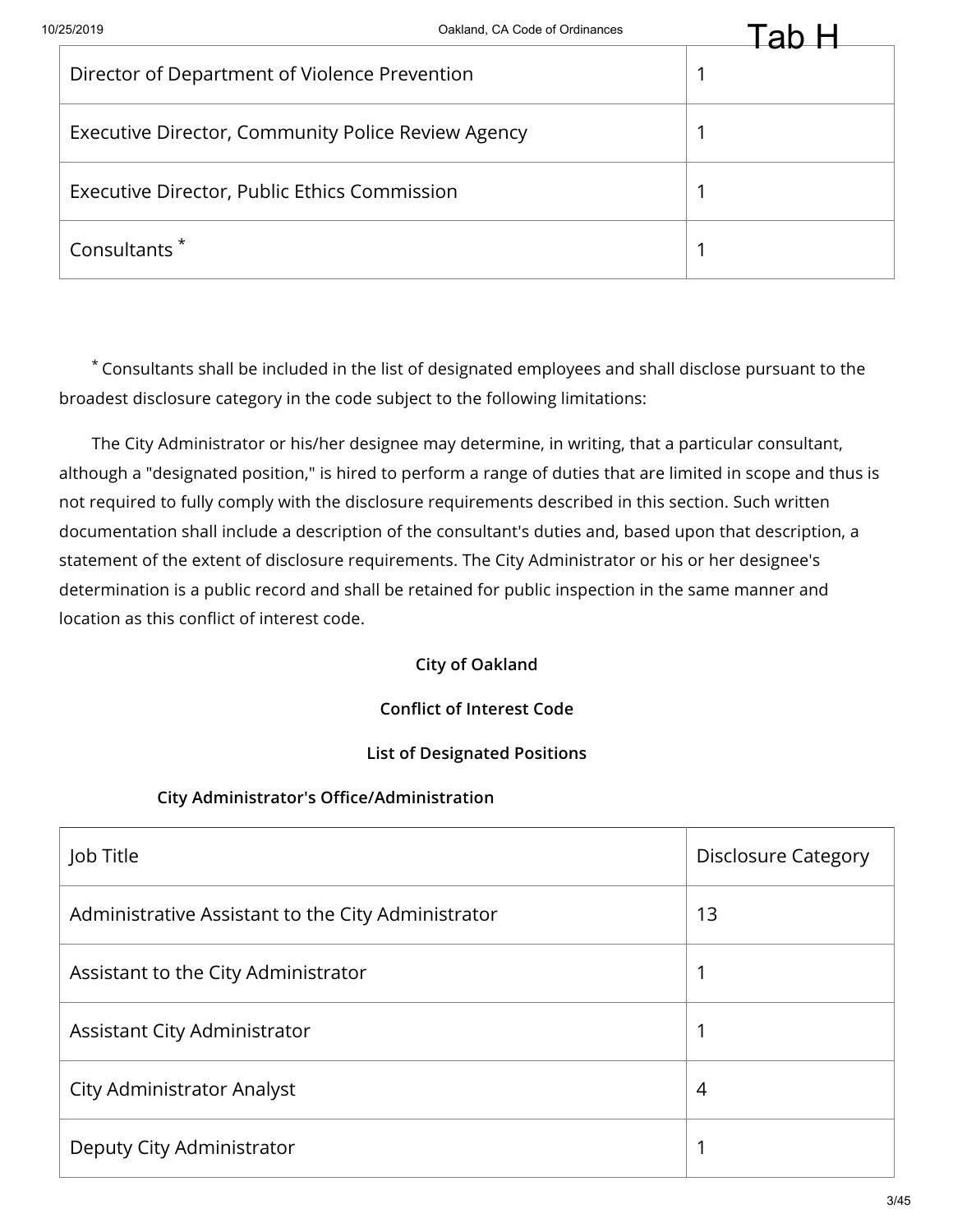| Executive Assistant to Assistant City Administrator | 13 |
|-----------------------------------------------------|----|
| Executive Assistant to City Administrator           | 13 |
| Consultants <sup>*</sup>                            |    |

The City Administrator or his/her designee may determine, in writing, that a particular consultant, although a "designated position," is hired to perform a range of duties that are limited in scope and thus is not required to fully comply with the disclosure requirements described in this section. Such written documentation shall include a description of the consultant's duties and, based upon that description, a statement of the extent of disclosure requirements. The City Administrator or his or her designee's determination is a public record and shall be retained for public inspection in the same manner and location as this conflict of interest code.

# **City of Oakland**

# **Conflict of Interest Code**

| Job Title                               | <b>Disclosure Category</b> |
|-----------------------------------------|----------------------------|
| <b>Accountant III</b>                   | 13                         |
| <b>Accountant Supervisor</b>            | 13                         |
| Assistant Budget Administrator          | 1                          |
| Assistant Revenue and Tax Administrator | 1                          |
| Assistant to the Director               |                            |
| Assistant Treasury Administrator        | 1                          |

# **List of Designated Positions** ;h1; **Finance Department**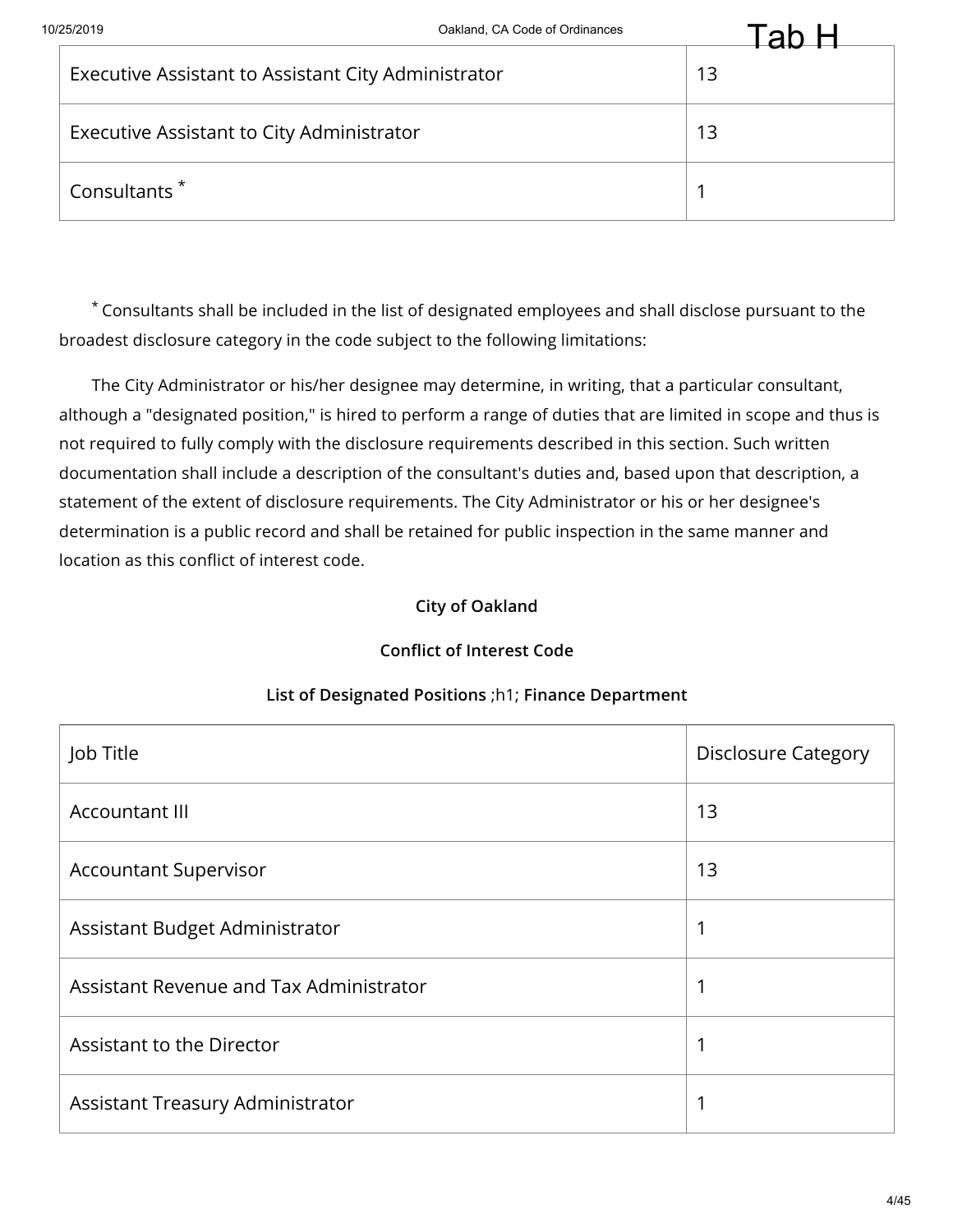|                                          | ∽  |
|------------------------------------------|----|
| <b>Budget Administrator</b>              | 1  |
| <b>Budget and Management Analyst</b>     | 13 |
| Budget and Management Analyst, Principal | 13 |
| Budget and Management Analyst, Senior    | 13 |
| <b>Budget Director</b>                   | 1  |
| <b>Buyer</b>                             | 1  |
| Controller                               | 1  |
| Controller, Assistant                    | 1  |
| <b>Executive Assistant</b>               | 1  |
| Finance Manager                          | 1  |
| <b>Financial Analyst</b>                 | 13 |
| Investment Officer                       | 1  |
| <b>Purchasing Supervisor</b>             | 1  |
| Revenue and Tax Administrator            | 1  |
| Revenue Analyst                          | 13 |
| Revenue Analyst, Principal               | 1  |
| Revenue Operations Supervisor            | 13 |
| <b>Systems Accountant III</b>            | 13 |
| <b>Tax Auditor II</b>                    | 13 |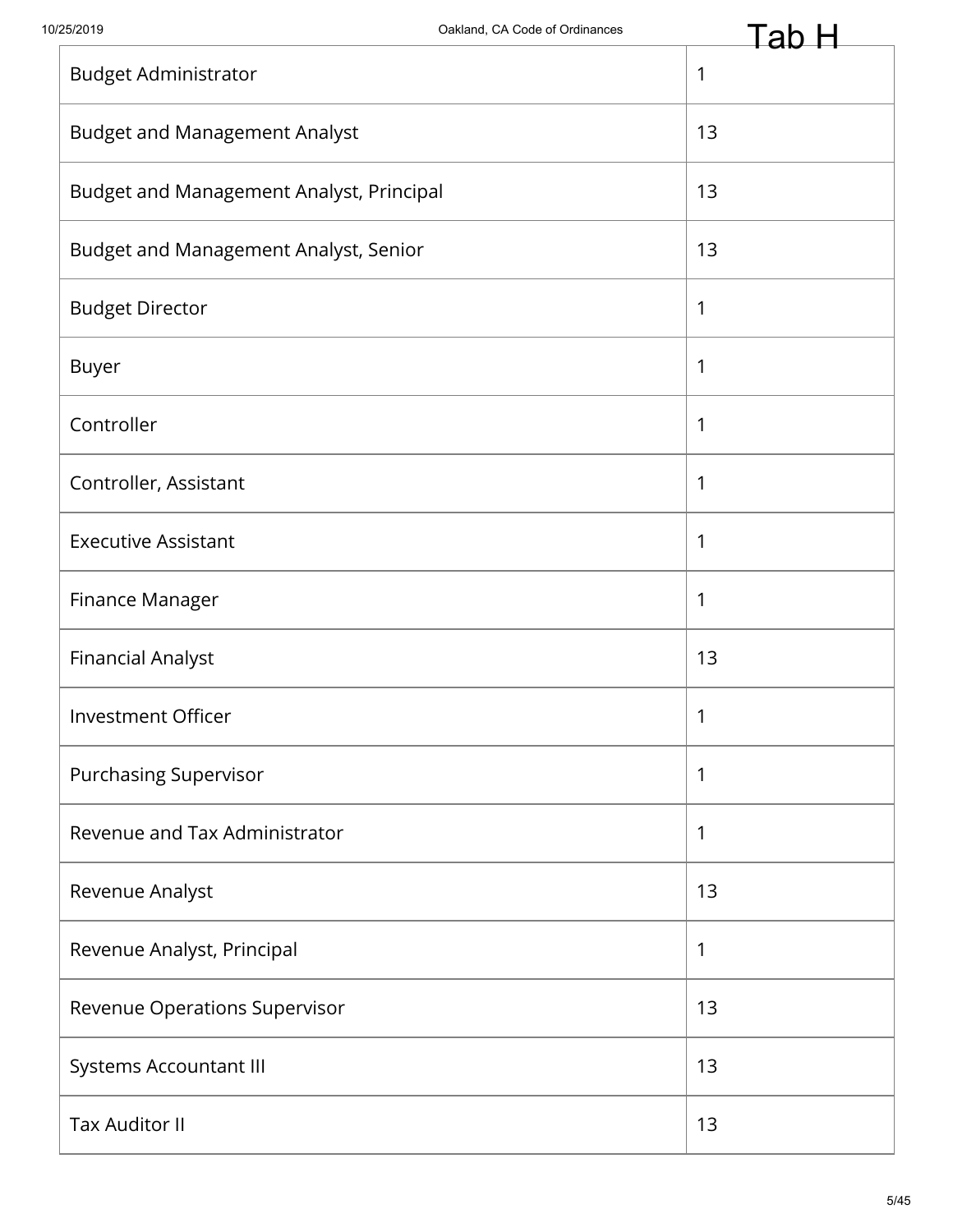| 10/25/2019                    | Oakland, CA Code of Ordinances | Tah |
|-------------------------------|--------------------------------|-----|
| <b>Tax Auditor III</b>        |                                | 13  |
| Tax Enforcement Officer II    |                                | 13  |
| <b>Treasury Administrator</b> |                                | ◢   |
| <b>Treasury Analyst III</b>   |                                | 13  |
| Consultants <sup>*</sup>      |                                | ◢   |

The City Administrator or his/her designee may determine, in writing, that a particular consultant, although a "designated position," is hired to perform a range of duties that are limited in scope and thus is not required to fully comply with the disclosure requirements described in this section. Such written documentation shall include a description of the consultant's duties and, based upon that description, a statement of the extent of disclosure requirements. The City Administrator or his or her designee's determination is a public record and shall be retained for public inspection in the same manner and location as this conflict of interest code.

# **City of Oakland**

# **Conflict of Interest Code**

#### **List of Designated Positions** ;h1; **Information Technology Department**

| Job Title                         | <b>Disclosure Category</b> |
|-----------------------------------|----------------------------|
| Administrative Analyst I          | 13                         |
| Administrative Analyst II         | 13                         |
| Administrative Services Manager I | 1                          |
| Assistant to the Director         | ◢                          |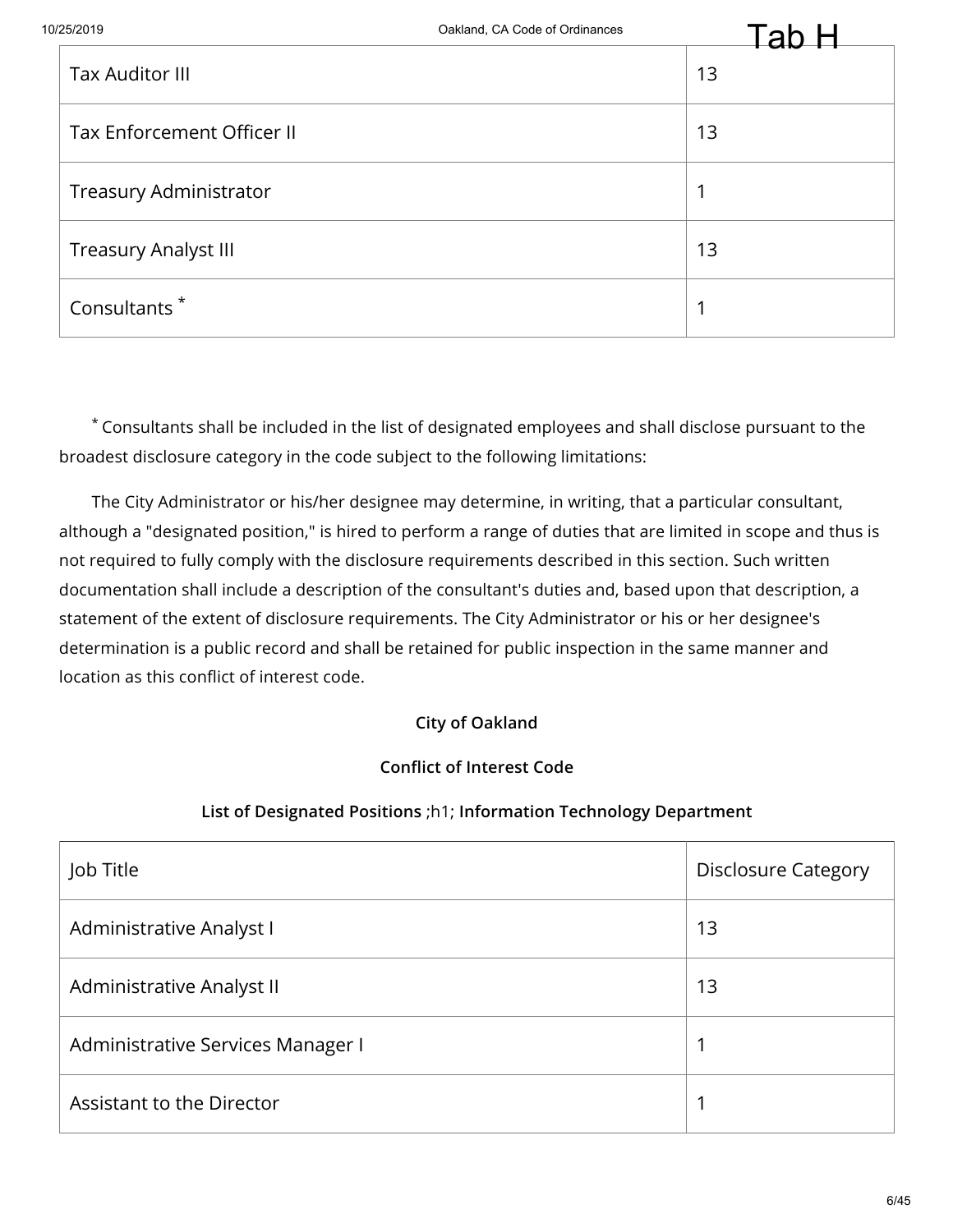|                                            | 3D. |
|--------------------------------------------|-----|
| Database Administrator                     | 13  |
| <b>Executive Assistant to the Director</b> | 1   |
| Help Desk Supervisor                       | 13  |
| Information Systems Administrator          | 13  |
| <b>Information Systems Manager I</b>       | 1   |
| <b>Information Systems Manager II</b>      | 1   |
| Information Systems Supervisor             | 13  |
| Manager, Information Systems               | 1   |
| <b>Network Architect</b>                   | 13  |
| Project Manager II                         | 1   |
| Project Manager III                        | 1   |
| Reprographic Shop Supervisor               | 13  |
| <b>Spatial Data Analyst III</b>            | 13  |
| <b>Telecommunication Systems Engineer</b>  | 13  |
| Telecommunications Electrician, Sr.        | 13  |
| Consultants <sup>*</sup>                   | 1   |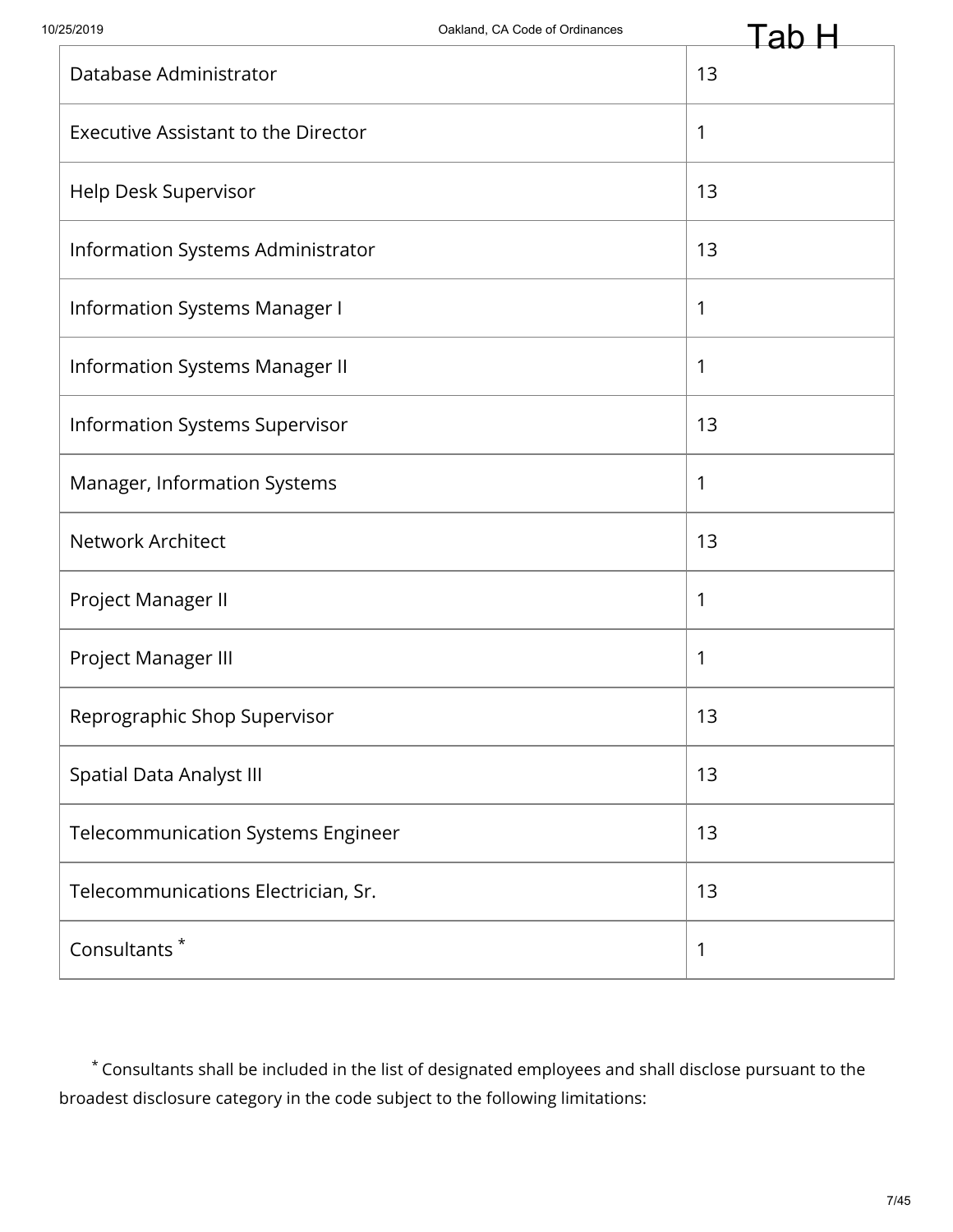The City Administrator or his/her designee may determine, in writing, that a particular consultant, although a "designated position," is hired to perform a range of duties that are limited in scope and thus is not required to fully comply with the disclosure requirements described in this section. Such written documentation shall include a description of the consultant's duties and, based upon that description, a statement of the extent of disclosure requirements. The City Administrator or his or her designee's determination is a public record and shall be retained for public inspection in the same manner and location as this conflict of interest code. Tab H

#### **City of Oakland**

## **Conflict of Interest Code**

#### **List of Designated Positions** ;h1; **Police Review Agency**

| Job Title                 | <b>Disclosure Category</b> |
|---------------------------|----------------------------|
| Complaint Investigator II | 2                          |
| <b>Policy Analyst</b>     | 2                          |
| Consultants <sup>*</sup>  |                            |

Consultants shall be included in the list of designated employees and shall disclose pursuant to the \* broadest disclosure category in the code subject to the following limitations:

The City Administrator or his/her designee may determine in writing that a particular consultant, although a "designated position," is hired to perform a range of duties that are limited in scope and thus is not required to fully comply with the disclosure requirements described in this section. Such written documentation shall include a description of the consultant's duties and, based upon that description, a statement of the extent of disclosure requirements. The City Administrator or his designee's determination is a public record and shall be retained for public inspection in the same manner and location as this conflict of interest code.

# **City of Oakland**

# **Conflict of Interest Code**

**List of Designated Positions** ;h1; **Public Ethics Commission Department**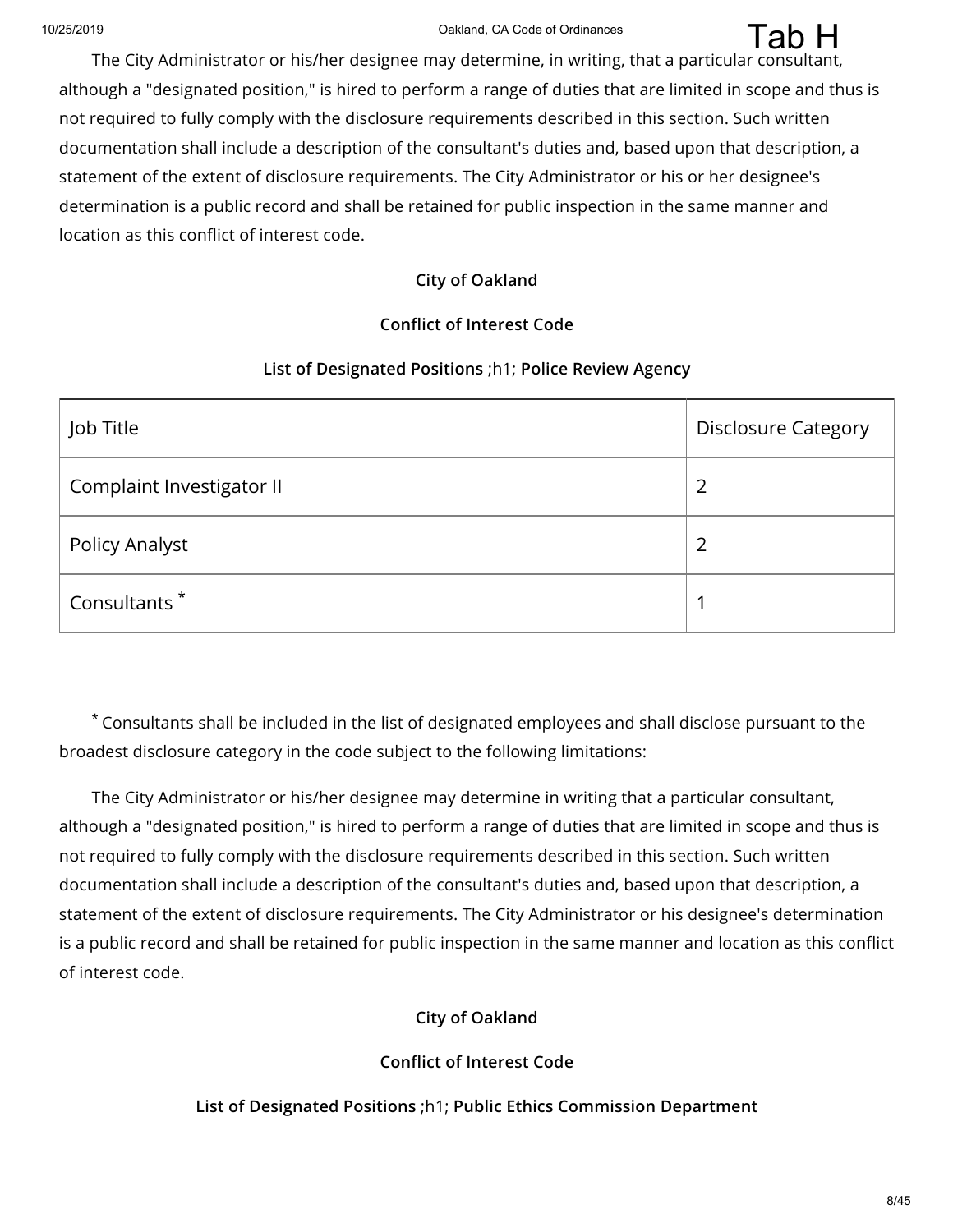| Job Title                | ⊷<br><b>Disclosure Category</b> |
|--------------------------|---------------------------------|
| <b>Deputy Director</b>   | 1                               |
| Ethics Analyst I         | $\overline{2}$                  |
| <b>Ethics Analyst II</b> | $\overline{2}$                  |
| Investigator             | 1                               |
| Consultants <sup>*</sup> | 1                               |

Consultants shall be included in the list of designated employees and shall disclose pursuant to the \* broadest disclosure category in the code subject to the following limitations:

The City Administrator or his/her designee may determine, in writing, that a particular consultant, although a "designated position," is hired to perform a range of duties that are limited in scope and thus is not required to fully comply with the disclosure requirements described in this section. Such written documentation shall include a description of the consultant's duties and, based upon that description, a statement of the extent of disclosure requirements. The City Administrator or his or her designee's determination is a public record and shall be retained for public inspection in the same manner and location as this conflict of interest code

# **City of Oakland**

#### **Conflict of Interest Code**

#### **List of Designated Positions** ;h1; **City Administrator's Office/Contracts and Compliance**

| Job Title                            | <b>Disclosure Category</b>    |
|--------------------------------------|-------------------------------|
| Administrative Analyst II            | 4, 5, 6, 7, 8, 10, 12, 14, 15 |
| Administrative Services Manager I    |                               |
| Contract Compliance Field Technician | 4, 5, 6, 7, 8, 10, 12, 14, 15 |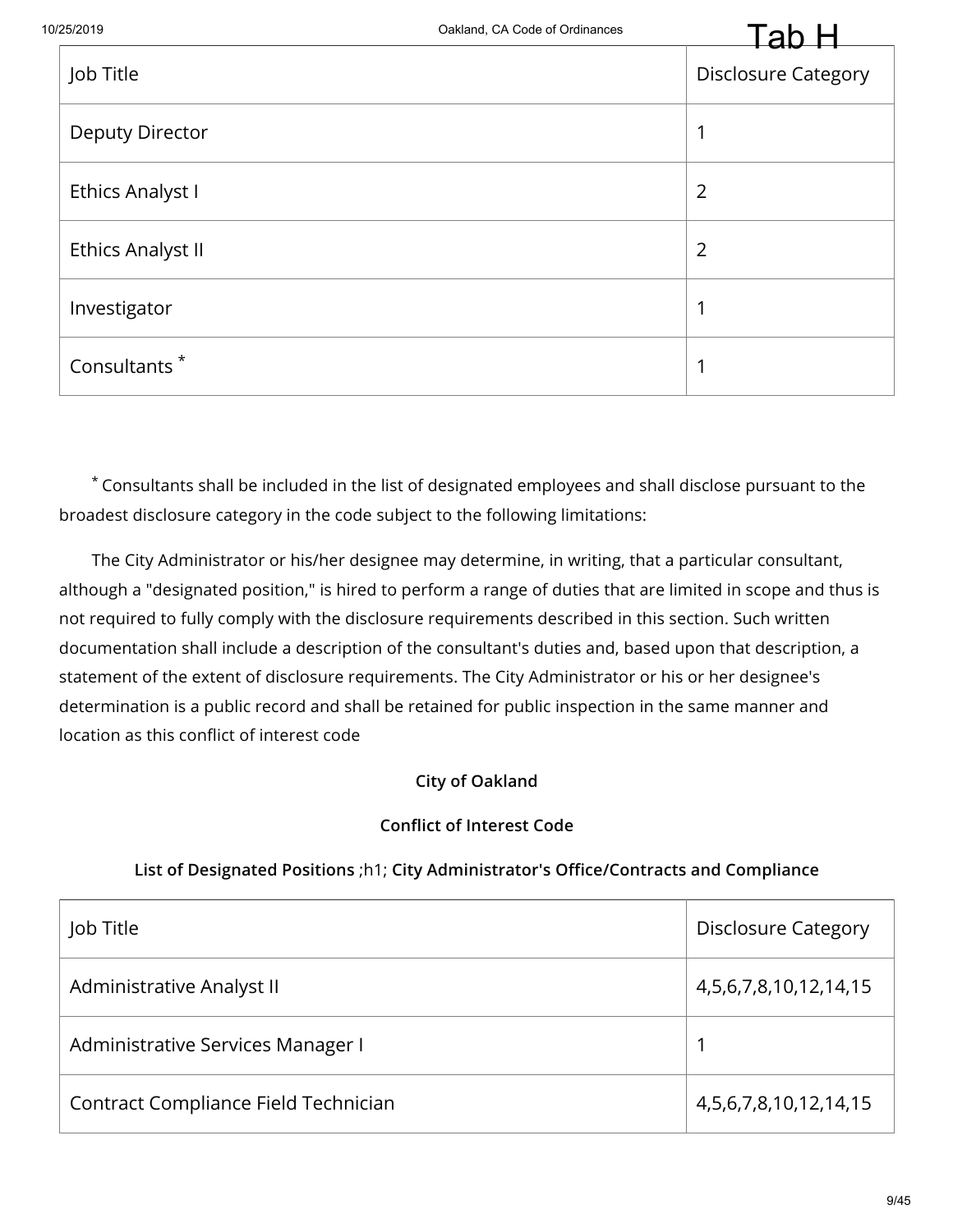| 25/2019                             | Oakland, CA Code of Ordinances | ัล                            |
|-------------------------------------|--------------------------------|-------------------------------|
| <b>Contract Compliance Officer</b>  |                                | 4, 5, 6, 7, 8, 10, 12, 14, 15 |
| Contract Compliance Officer, Senior |                                | 4, 5, 6, 7, 8, 10, 12, 14, 15 |
| Job Developer                       |                                | 4, 5, 6, 7, 8, 10, 12, 14, 15 |
| Consultants <sup>*</sup>            |                                |                               |

The City Administrator or his/her designee may determine in writing that a particular consultant, although a "designated position," is hired to perform a range of duties that are limited in scope and thus is not required to fully comply with the disclosure requirements described in this section. Such written documentation shall include a description of the consultant's duties and, based upon that description, a statement of the extent of disclosure requirements. The City Administrator or his designee's determination is a public record and shall be retained for public inspection in the same manner and location as this conflict of interest code.

# **City of Oakland**

#### **Conflict of Interest Code**

#### **List of Designated Positions** ;h1; **Economic and Workforce Development Department**

| Job Title                          | <b>Disclosure Category</b> |
|------------------------------------|----------------------------|
| Accountant II                      | 2                          |
| <b>Accountant III</b>              | 2                          |
| Administrative Analyst II          | 1                          |
| Administrative Services Manager II | 1                          |
| <b>City Administrator Analyst</b>  |                            |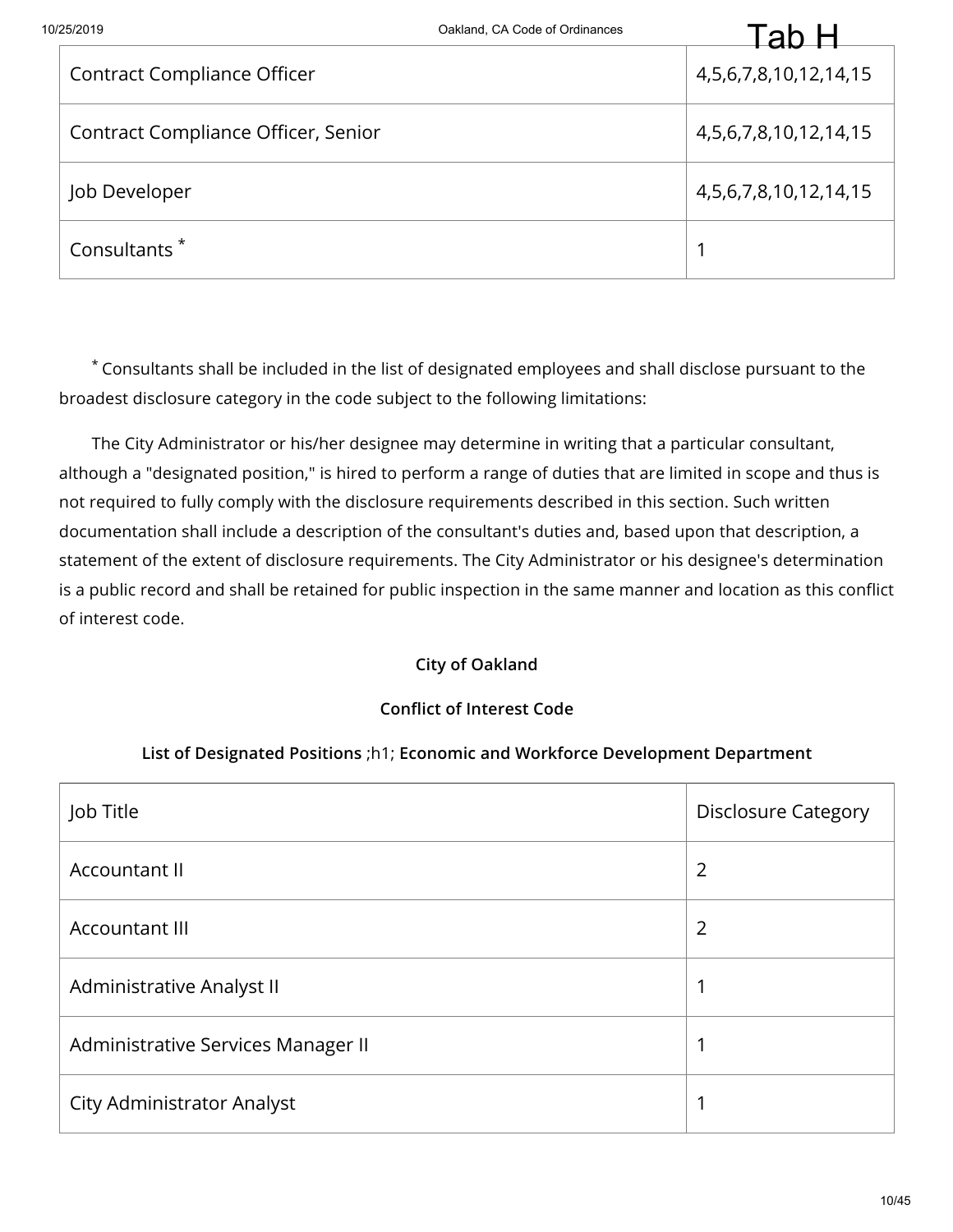| Deputy Director, Economic and Workforce Development | 1              |
|-----------------------------------------------------|----------------|
| Development/Redevelopment Area Manager              | 1              |
| <b>Executive Assistant</b>                          | 1              |
| <b>Graphic Design Specialist</b>                    | $\overline{2}$ |
| Management Assistant                                | 1              |
| Manager, Cultural Affairs                           | 1              |
| Manager, Real Estate Services                       | 1              |
| Marketing Program Coordinator                       | 1              |
| Program Analyst I                                   | $\overline{2}$ |
| Program Analyst I, PPT                              | 2              |
| Program Analyst II                                  | $\overline{2}$ |
| Program Analyst II, PPT                             | $\overline{2}$ |
| Program Analyst III                                 | $\overline{2}$ |
| Project Manager                                     | 1              |
| Project Manager III                                 | 1              |
| Real Estate Agent                                   | 1              |
| <b>Special Events Coordinator</b>                   | $\overline{2}$ |
| Urban Economic Analyst I                            | 1              |
| Urban Economic Analyst II                           | 1              |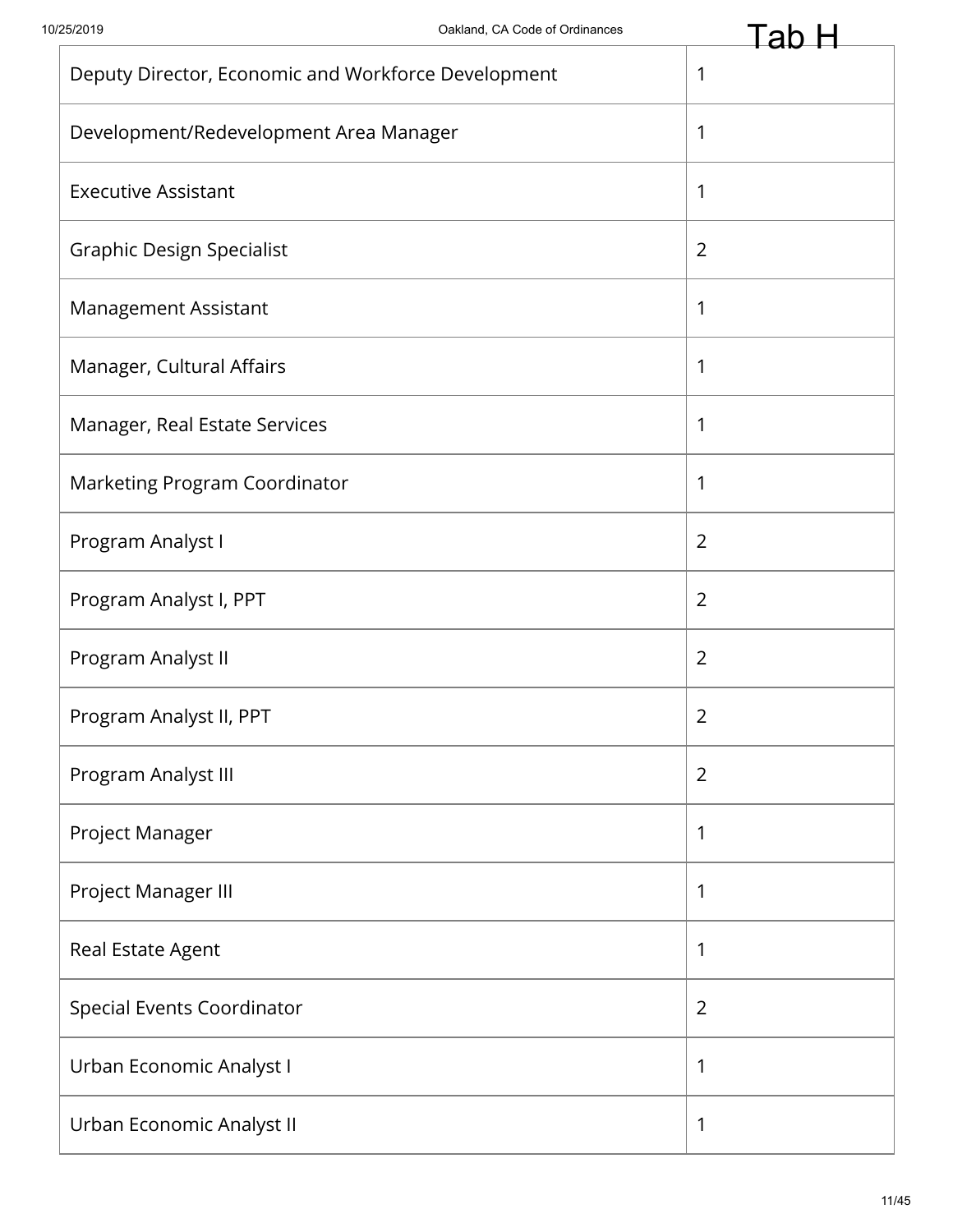| Urban Economic Analyst III          | -61 |
|-------------------------------------|-----|
| Urban Economic Analyst III, PPT     |     |
| Urban Economic Analyst IV           |     |
| Urban Economic Analyst, IV Projects |     |
| Urban Economic Coordinator          |     |
| Consultants <sup>*</sup>            |     |

The City Administrator or his/her designee may determine, in writing that a particular consultant, although a "designated position," is hired to perform a range of duties that are limited in scope and thus is not required to fully comply with the disclosure requirements described in this section. Such written documentation shall include a description of the consultant's duties and, based upon that description, a statement of the extent of disclosure requirements. The City Administrator or his or her designee's determination is a public record and shall be retained for public inspection in the same manner and location as this conflict of interest code.

# **City of Oakland**

# **Conflict of Interest Code**

# **List of Designated Positions** ;h1; **City Administrator's Office/Public Information Office**

| Job Title                            | <b>Disclosure Category</b> |
|--------------------------------------|----------------------------|
| <b>Public Information Officer II</b> | 13                         |
| Project Manager III                  |                            |
| Consultants                          |                            |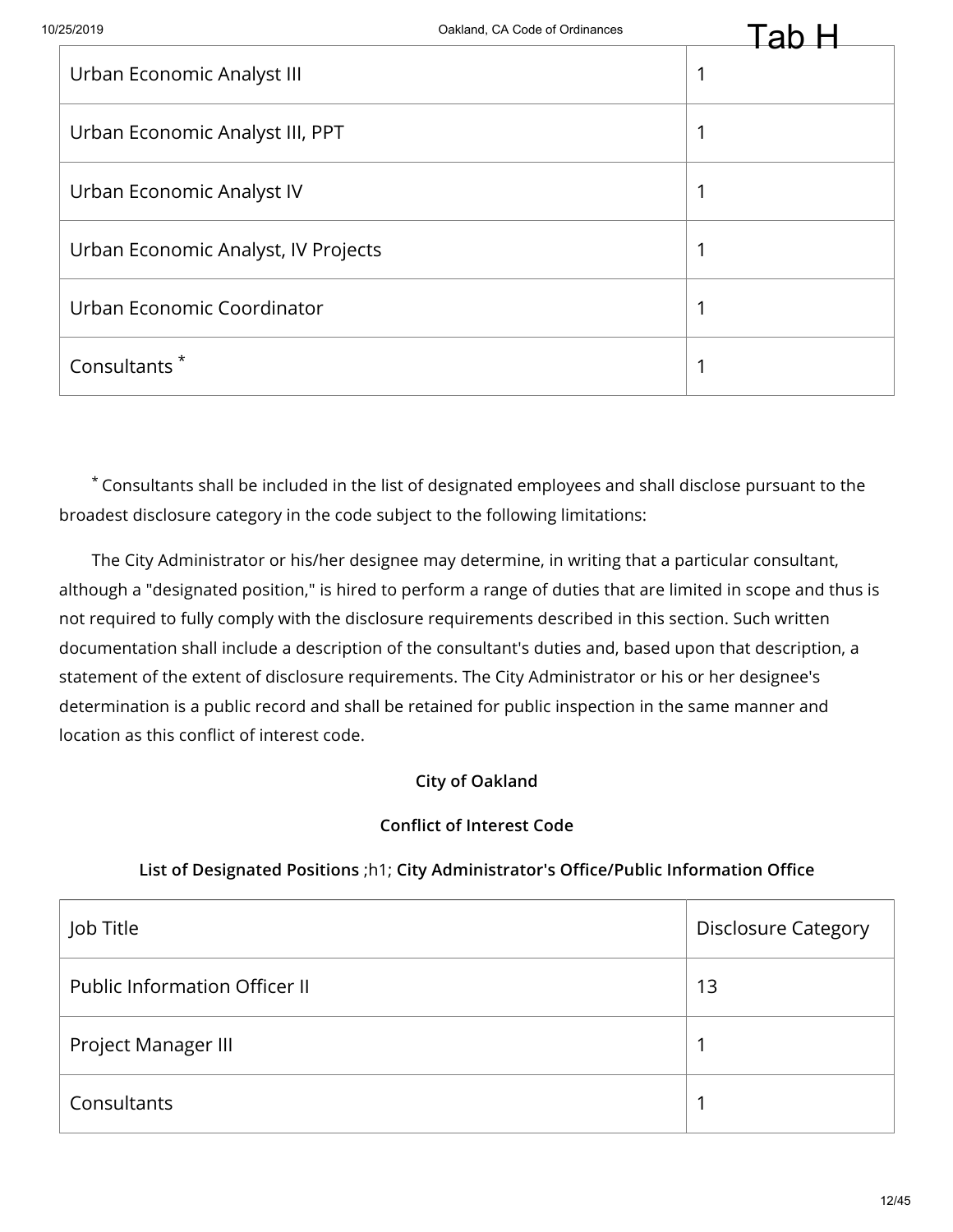The City Administrator or his/her designee may determine, in writing, that a particular consultant, although a "designated position," is hired to perform a range of duties that are limited in scope and thus is not required to fully comply with the disclosure requirements described in this section. Such written documentation shall include a description of the consultant's duties and, based upon that description, a statement of the extent of disclosure requirements. The City Administrator or his or her designee's determination is a public record and shall be retained for public inspection in the same manner and location as this conflict of interest code.

#### **City of Oakland**

#### **Conflict of Interest Code**

| Job Title                 | <b>Disclosure Category</b> |
|---------------------------|----------------------------|
| Assistant to the Director |                            |
| Consultants <sup>*</sup>  |                            |

#### **List of Designated Positions** ;h1; **City Administrator's Office/Animal Services**

Consultants shall be included in the list of designated employees and shall disclose pursuant to the \* broadest disclosure category in the code subject to the following limitations:

The City Administrator or his/her designee may determine, in writing, that a particular consultant, although a "designated position," is hired to perform a range of duties that are limited in scope and thus is not required to fully comply with the disclosure requirements described in this section. Such written documentation shall include a description of the consultant's duties and, based upon that description, a statement of the extent of disclosure requirements. The City Administrator or his or her designee's determination is a public record and shall be retained for public inspection in the same manner and location as this conflict of interest code.

#### **City of Oakland**

#### **Conflict of Interest Code**

#### **List of Designated Positions** ;h1; **City Administrator's Office/Equal Opportunity Programs**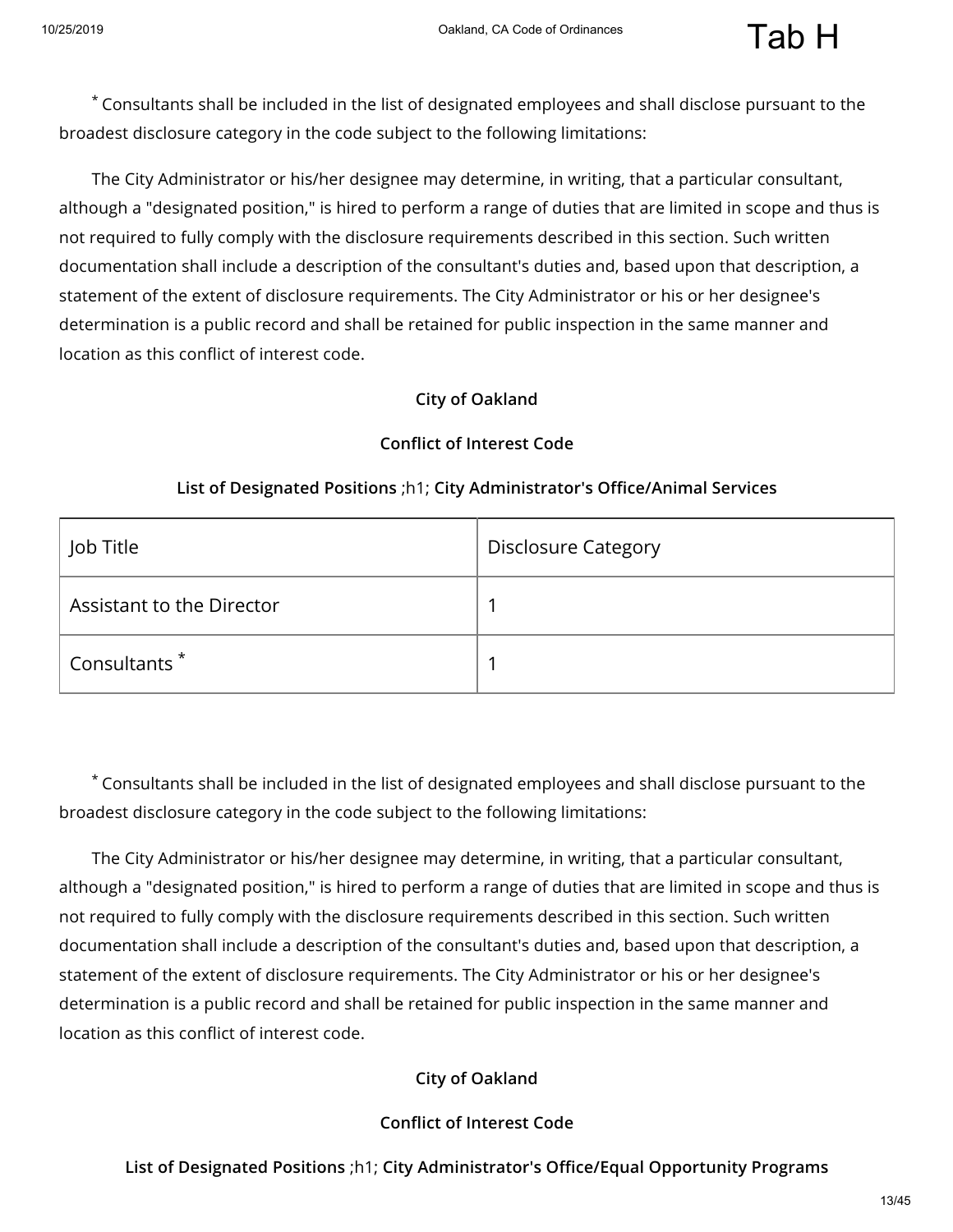

|                                        | .                          |
|----------------------------------------|----------------------------|
| Job Title                              | <b>Disclosure Category</b> |
| Equal Employment Opportunities Officer |                            |
| Consultants <sup>*</sup>               |                            |

The City Administrator or his/her designee may determine, in writing, that a particular consultant, although a "designated position," is hired to perform a range of duties that are limited in scope and thus is not required to fully comply with the disclosure requirements described in this section. Such written documentation shall include a description of the consultant's duties and, based upon that description, a statement of the extent of disclosure requirements. The City Administrator or his or her designee's determination is a public record and shall be retained for public inspection in the same manner and location as this conflict of interest code.

#### **City of Oakland**

# **Conflict of Interest Code**

| Job Title                | <b>Disclosure Category</b> |
|--------------------------|----------------------------|
| Program Analyst I        | 13                         |
| Consultants <sup>*</sup> |                            |

#### **List of Designated Positions** ;h1; **Department of Race and Equity**

Consultants shall be included in the list of designated employees and shall disclose pursuant to the \* broadest disclosure category in the code subject to the following limitations:

The City Administrator or his/her designee may determine, in writing that a particular consultant, although a "designated position," is hired to perform a range of duties that are limited in scope and thus is not required to fully comply with the disclosure requirements described in this section. Such written documentation shall include a description of the consultant's duties and, based upon that description, a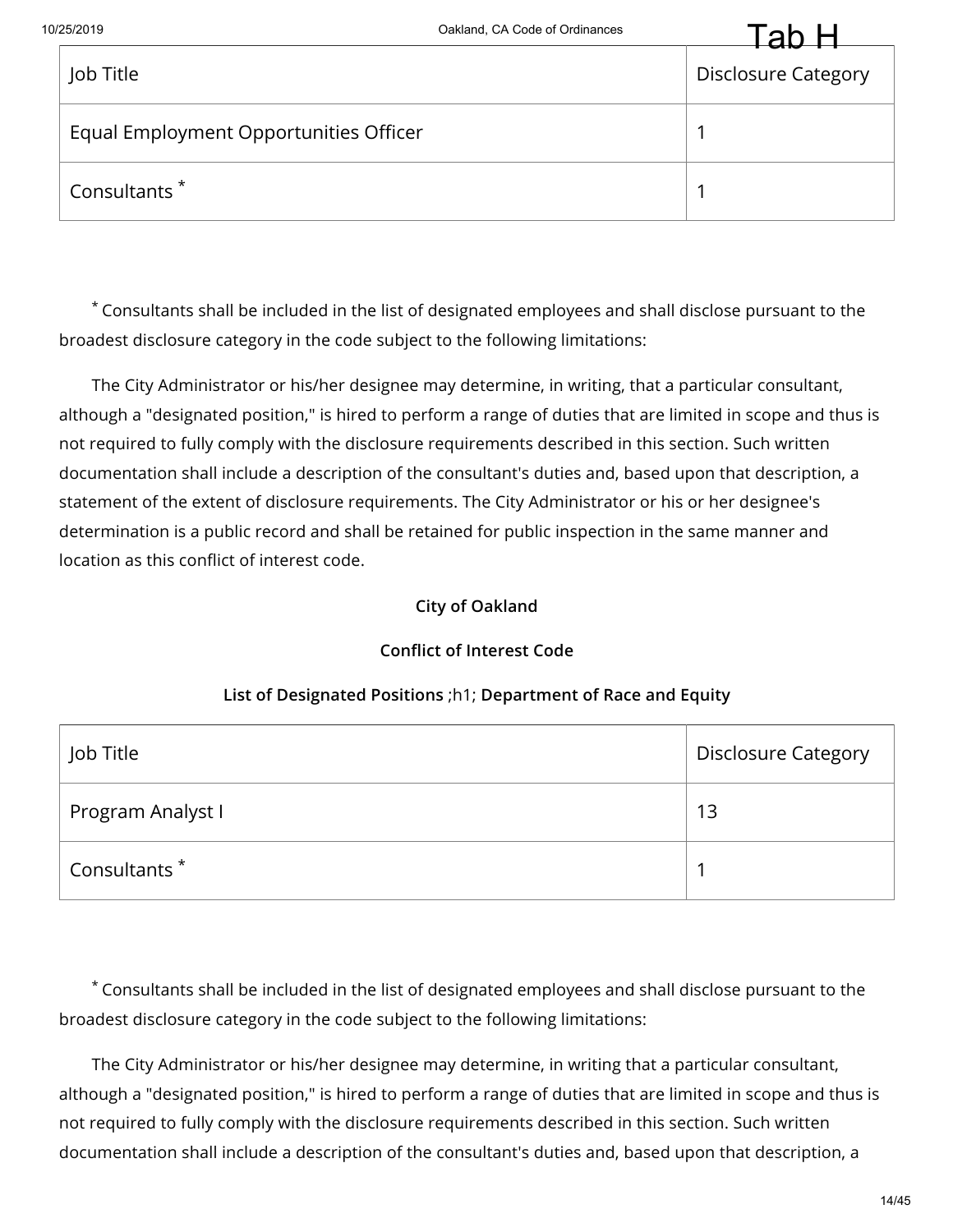

#### **City of Oakland**

#### **Conflict of Interest Code**

#### **List of Designated Positions** ;h1; **Department of Violence Prevention**

| Job Title                 | <b>Disclosure Category</b> |
|---------------------------|----------------------------|
| Administrative Analyst II |                            |
| Consultants <sup>*</sup>  |                            |

Consultants shall be included in the list of designated employees and shall disclose pursuant to the \* broadest disclosure category in the code subject to the following limitations:

The City Administrator or his/her designee may determine, in writing that a particular consultant, although a "designated position," is hired to perform a range of duties that are limited in scope and thus is not required to fully comply with the disclosure requirements described in this section. Such written documentation shall include a description of the consultant's duties and, based upon that description, a statement of the extent of disclosure requirements. The City Administrator or his or her designee's determination is a public record and shall be retained for public inspection in the same manner and location as this conflict of interest code.

#### **City of Oakland**

#### **Conflict of Interest Code**

#### **List of Designated Positions** ;h1; **Housing and Community Development Department**

| Job Title                 | <b>Disclosure Category</b> |
|---------------------------|----------------------------|
| Administrative Analyst I  |                            |
| Administrative Analyst II |                            |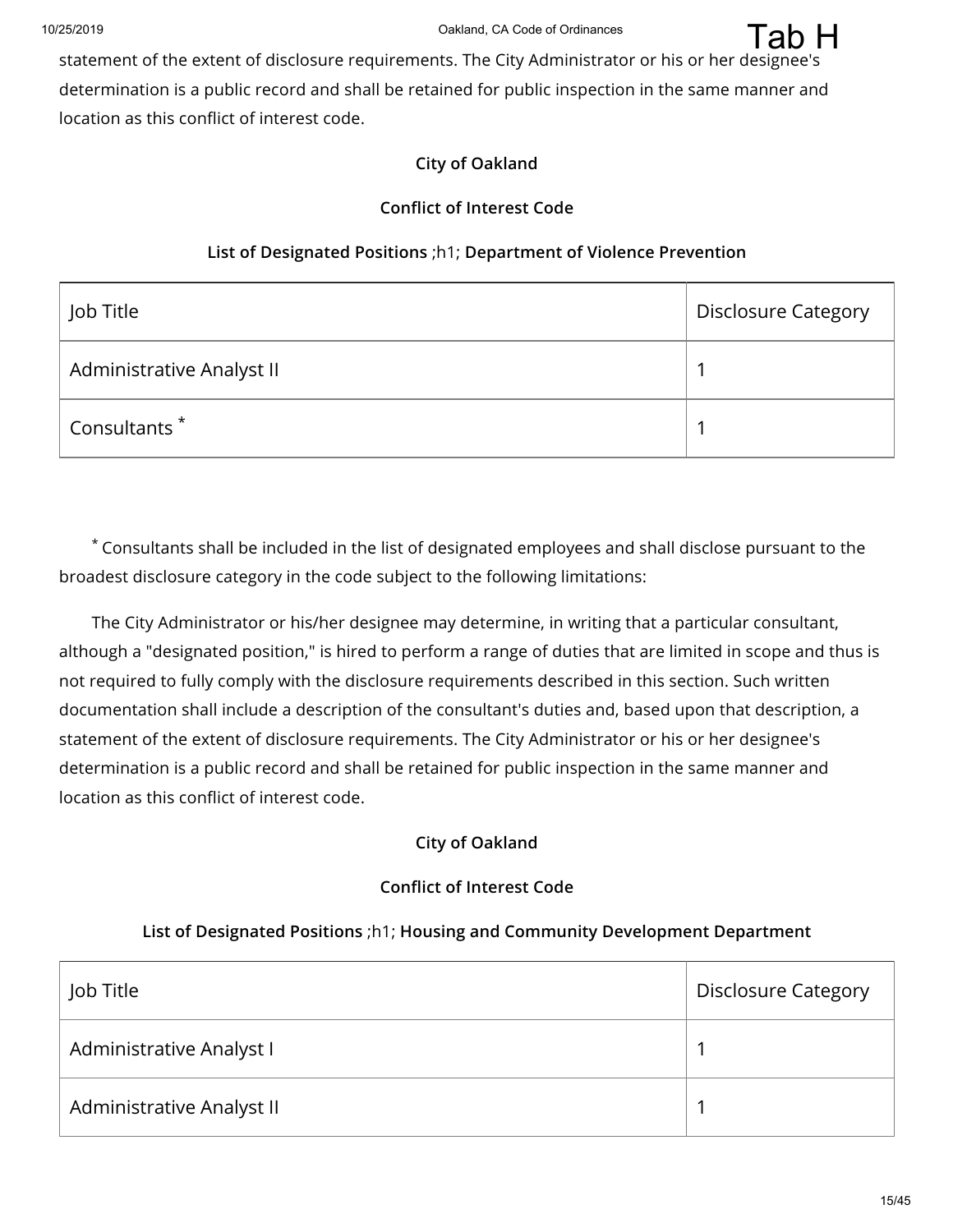| Administrative Services Manager I          | 1 |
|--------------------------------------------|---|
| Community Development Program Coordinator  | 1 |
| Deputy Director                            | 1 |
| Development/Redevelopment Program Manager  | 1 |
| <b>Employment Services Supervisor</b>      | 1 |
| <b>Executive Assistant to the Director</b> | 1 |
| <b>Hearing Officer</b>                     | 1 |
| Home Management Counselor II               | 1 |
| Home Management Counselor III              | 1 |
| Housing Development Coordinator I          | 1 |
| Housing Development Coordinator III        | 1 |
| Housing Development Coordinator IV         | 1 |
| Loan Servicing Administrator               | 1 |
| Loan Servicing Specialist                  | 1 |
| Management Assistant                       | 1 |
| Mortgage Advisor                           | 1 |
| Program Analyst I                          | 1 |
| Program Analyst II                         | 1 |
| Program Analyst III                        | 1 |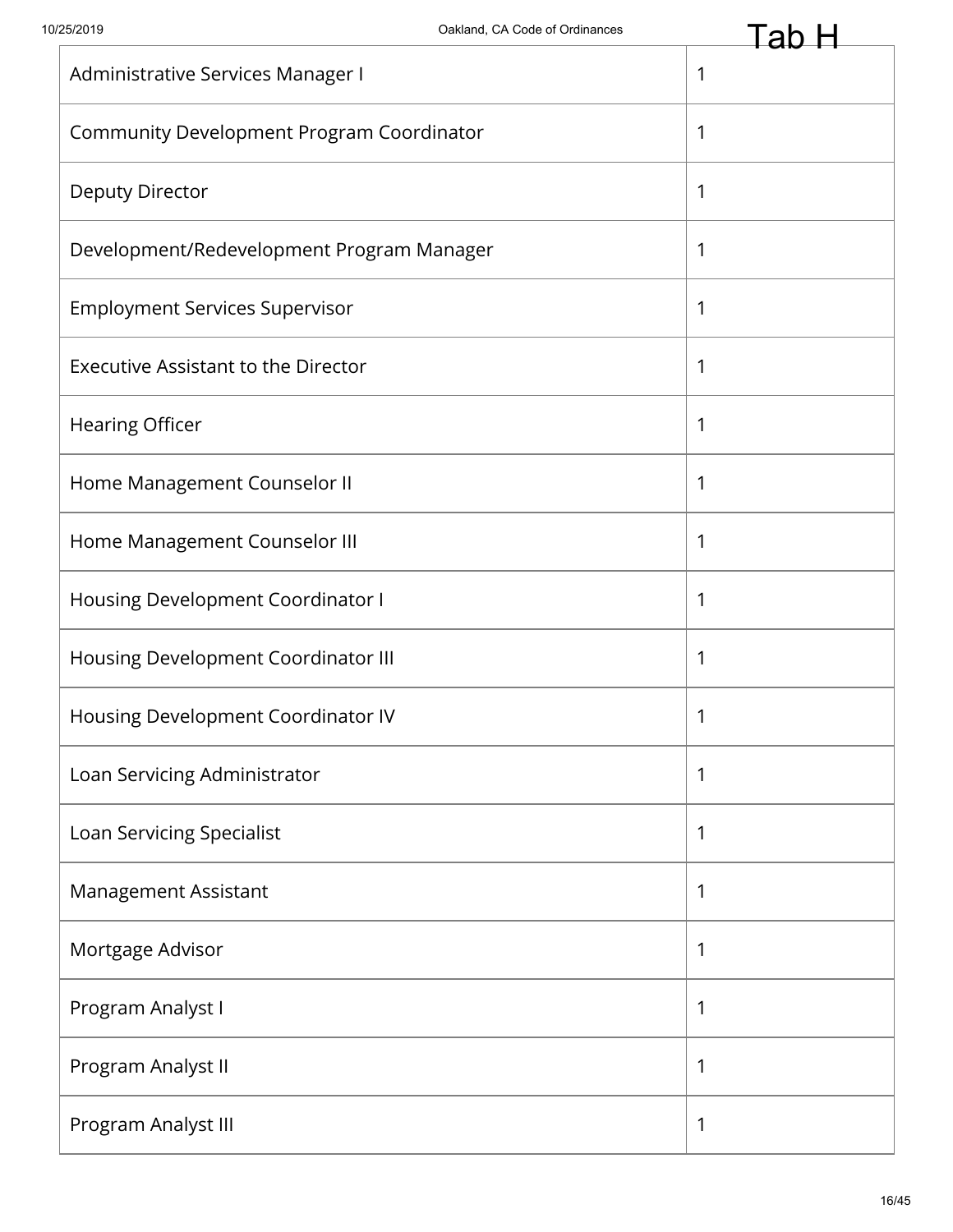|                                   | ▱ |
|-----------------------------------|---|
| Program Manager                   |   |
| Project Manager II                | и |
| Project Manager III               | ◢ |
| <b>Rehabilitation Advisor III</b> | 1 |
| Senior Hearing Officer            | 1 |
| Consultants <sup>*</sup>          | 1 |

The City Administrator or his/her designee may determine in writing that a particular consultant, although a "designated position," is hired to perform a range of duties that are limited in scope and thus is not required to fully comply with the disclosure requirements described in this section. Such written documentation shall include a description of the consultant's duties and, based upon that description, a statement of the extent of disclosure requirements. The City Administrator or his designee's determination is a public record and shall be retained for public inspection in the same manner and location as this conflict of interest code.

# **City of Oakland**

# **Conflict of Interest Code**

# **List of Designated Positions** ;h1; **Department of Transportation**

| Job Title                         | <b>Disclosure Category</b> |
|-----------------------------------|----------------------------|
| Administrative Services Manager I |                            |
| Agency Administrative Manager     |                            |
| Architectural Associate           |                            |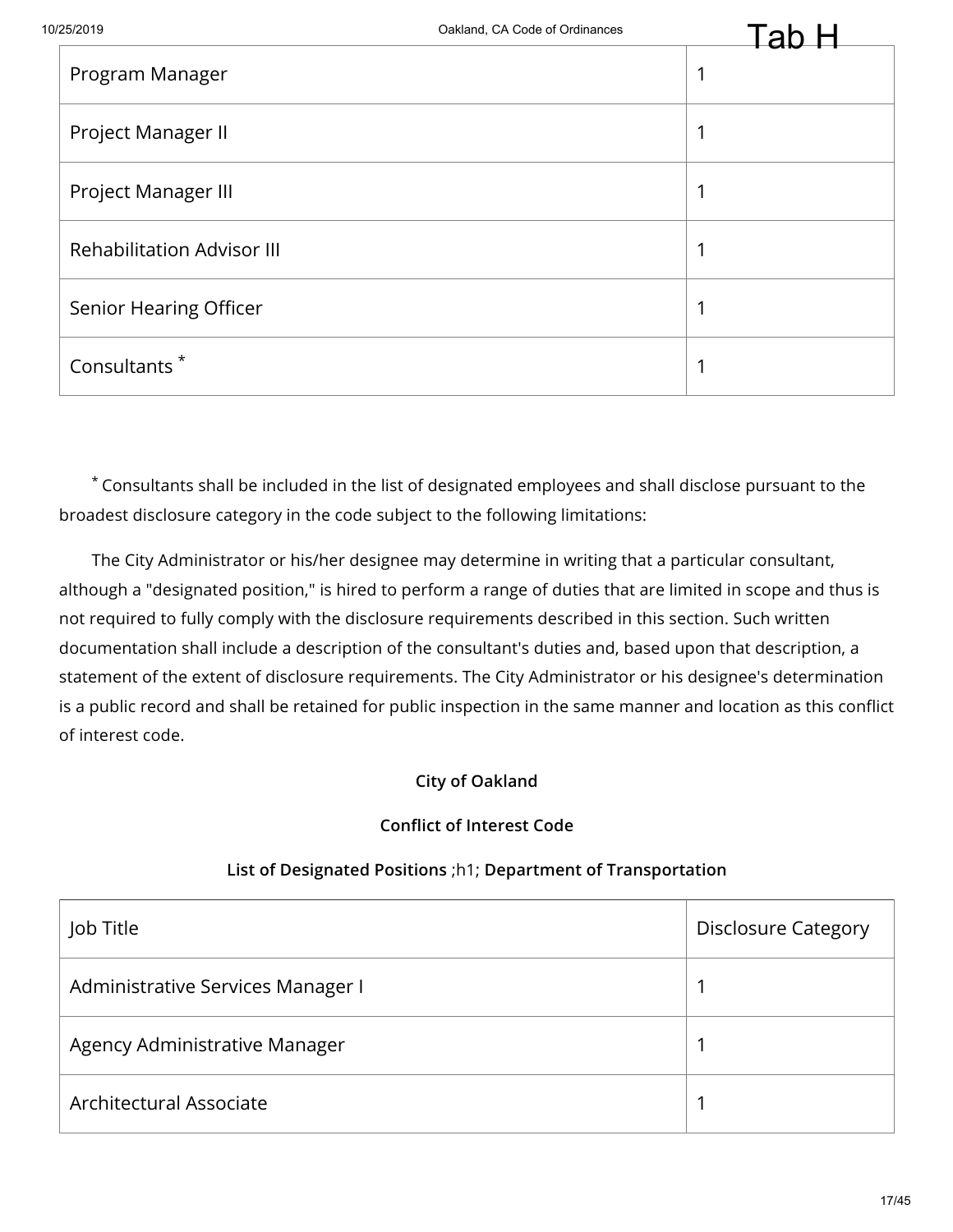|                                          | <b>Lav</b>   |
|------------------------------------------|--------------|
| <b>Assistant Director</b>                | $\mathbf{1}$ |
| Assistant to the Director                | $\mathbf{1}$ |
| <b>Business Analyst II</b>               | $\mathbf{1}$ |
| Chief of Party                           | 1            |
| Capital Improvement Program Manager      | $\mathbf{1}$ |
| City Land Surveyor                       | $\mathbf{1}$ |
| <b>Construction Inspector Supervisor</b> | $\mathbf{1}$ |
| <b>Disability Access Coordinator</b>     | $\mathbf 1$  |
| <b>Electrical Engineer III</b>           | $\mathbf{1}$ |
| <b>Electrical Services Manager</b>       | $\mathbf{1}$ |
| Engineer, Civil (Office)                 | $\mathbf{1}$ |
| <b>Executive Assistant</b>               | 1            |
| Manager, Support Services                | $\mathbf 1$  |
| Manager, Technology Program              | $\mathbf{1}$ |
| Principal Civil Engineer                 | $\mathbf{1}$ |
| Program Analyst II                       | 1            |
| Program Analyst III                      | $\mathbf{1}$ |
| Project Manager                          | $\mathbf{1}$ |
| Project Manager II                       | 1            |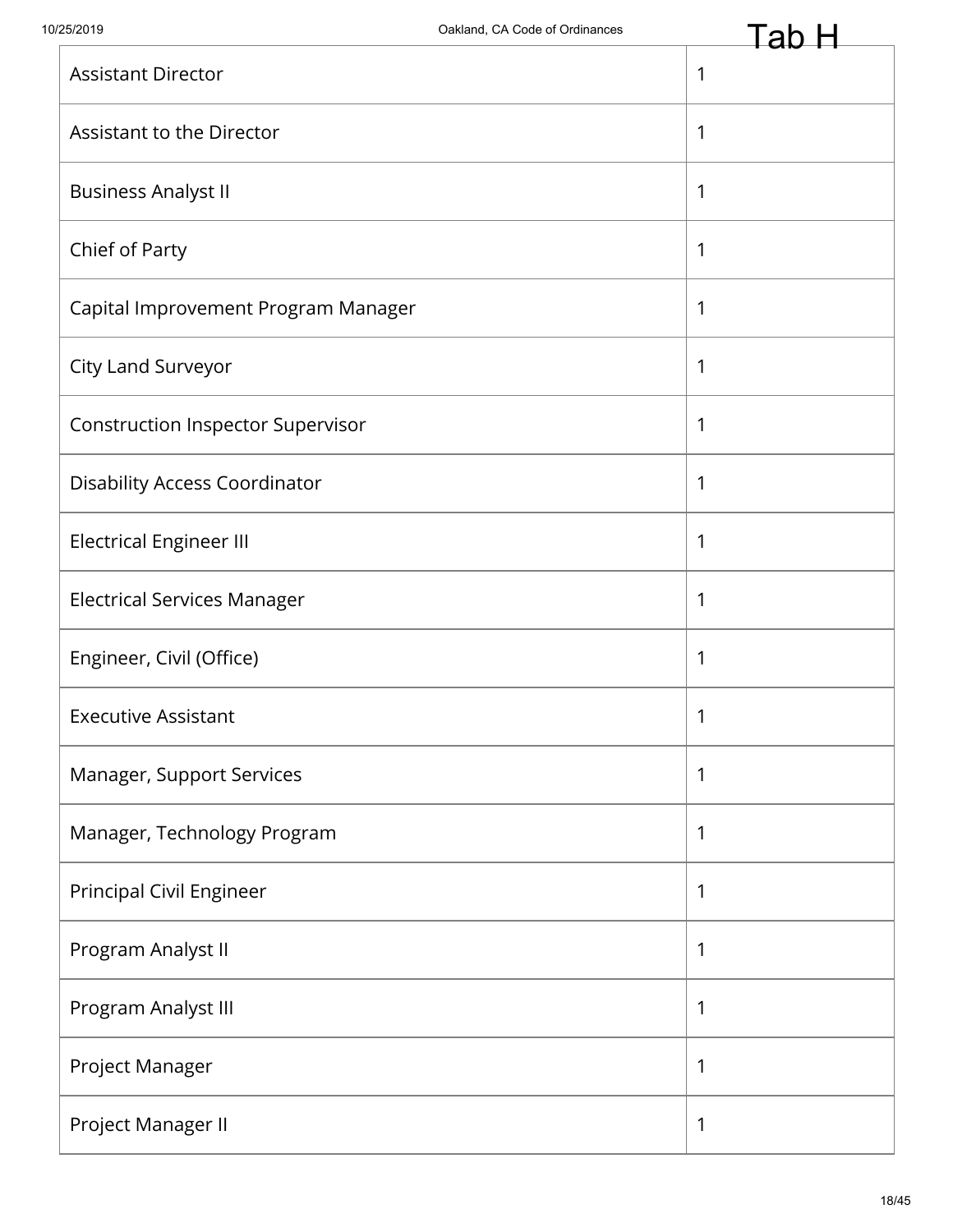| <b>Public Works Operations Manager</b>     | 1 |
|--------------------------------------------|---|
| Public Works Supervisor I                  | 1 |
| Public Works Supervisor II                 | 1 |
| <b>Supervising Civil Engineer</b>          | 1 |
| <b>Transportation Engineer</b>             | 1 |
| <b>Supervising Transportation Engineer</b> | 1 |
| <b>Support Services Supervisor</b>         | 1 |
| <b>Transportation Planner, I</b>           | 1 |
| <b>Transportation Planner, II</b>          | 1 |
| <b>Transportation Planner, III</b>         | 1 |
| <b>Transportation Planner, Senior</b>      | 1 |
| Consultants <sup>*</sup>                   | 1 |

Consultants shall be included in the list of designated employees and shall disclose pursuant to the \* broadest disclosure category in the code subject to the following limitations:

The City Administrator or his/her designee may determine, in writing that a particular consultant, although a "designated position," is hired to perform a range of duties that are limited in scope and thus is not required to fully comply with the disclosure requirements described in this section. Such written documentation shall include a description of the consultant's duties and, based upon that description, a statement of the extent of disclosure requirements. The City Administrator or his or her designee's determination is a public record and shall be retained for public inspection in the same manner and location as this conflict of interest code.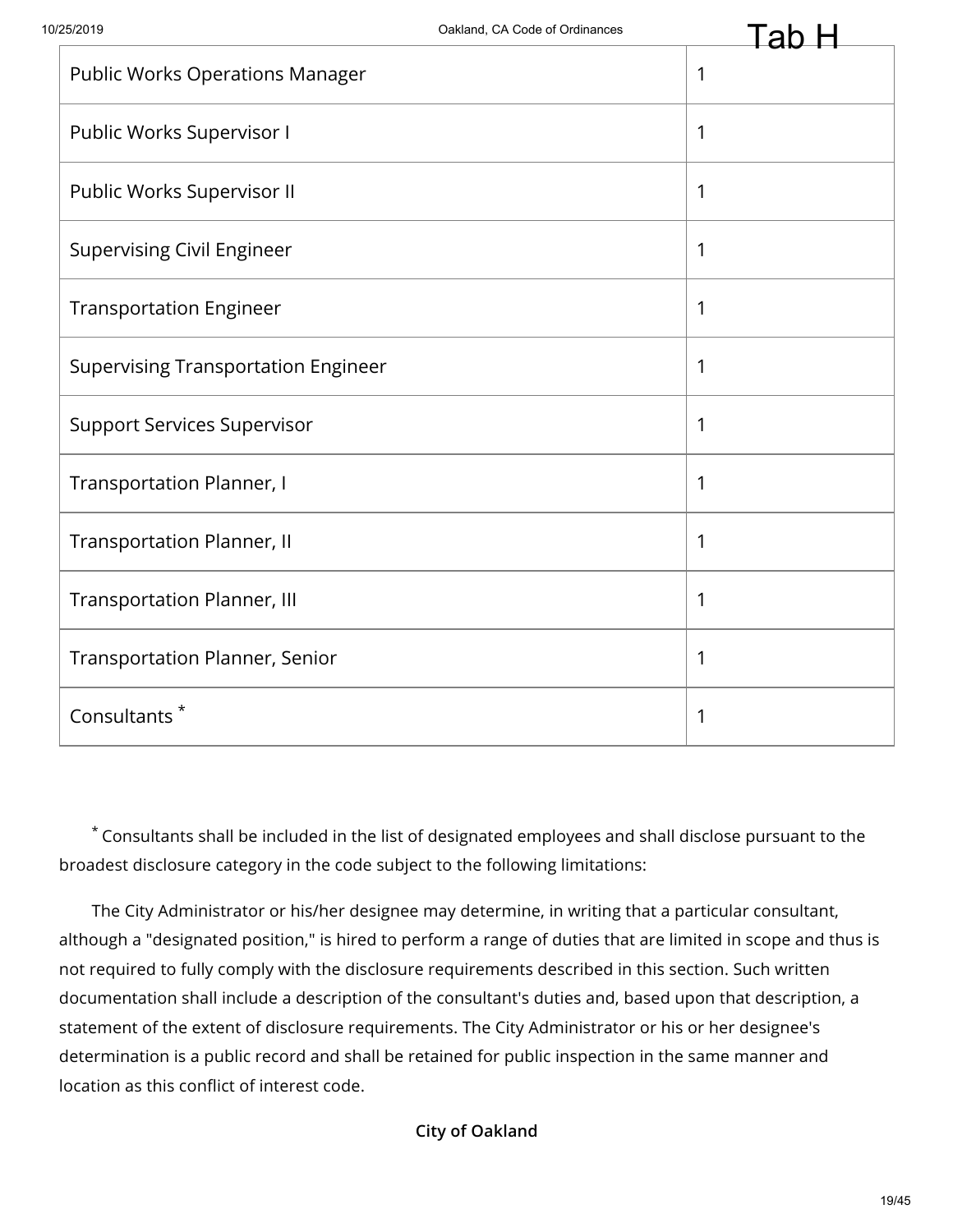

## **Conflict of Interest Code**

# **List of Designated Positions** ;h1; **Planning and Building Department**

| Job Title                                 | <b>Disclosure Category</b> |
|-------------------------------------------|----------------------------|
| Administrative Analyst II                 | 1                          |
| Administrative Services Manager I         | 1                          |
| Assistant Director, Planning and Building | 1                          |
| <b>Business Analyst IV</b>                | 1                          |
| Deputy Director, Building Official        | 1                          |
| Engineer Assistant I (Office)             | 1                          |
| Engineer Assistant II (Office)            | 1                          |
| Engineer, Civil (Office)                  | 1                          |
| Engineer, Civil Principal                 | 1                          |
| Engineer, Civil, Supervising (Office)     | 1                          |
| Management Assistant                      | 1                          |
| Manager, Zoning                           | 1                          |
| Permit Technician I                       | 1                          |
| Permit Technician II                      | 1                          |
| Planner                                   | 1                          |
| Planner II                                | 1                          |
| Planner II, Design Review                 | 1                          |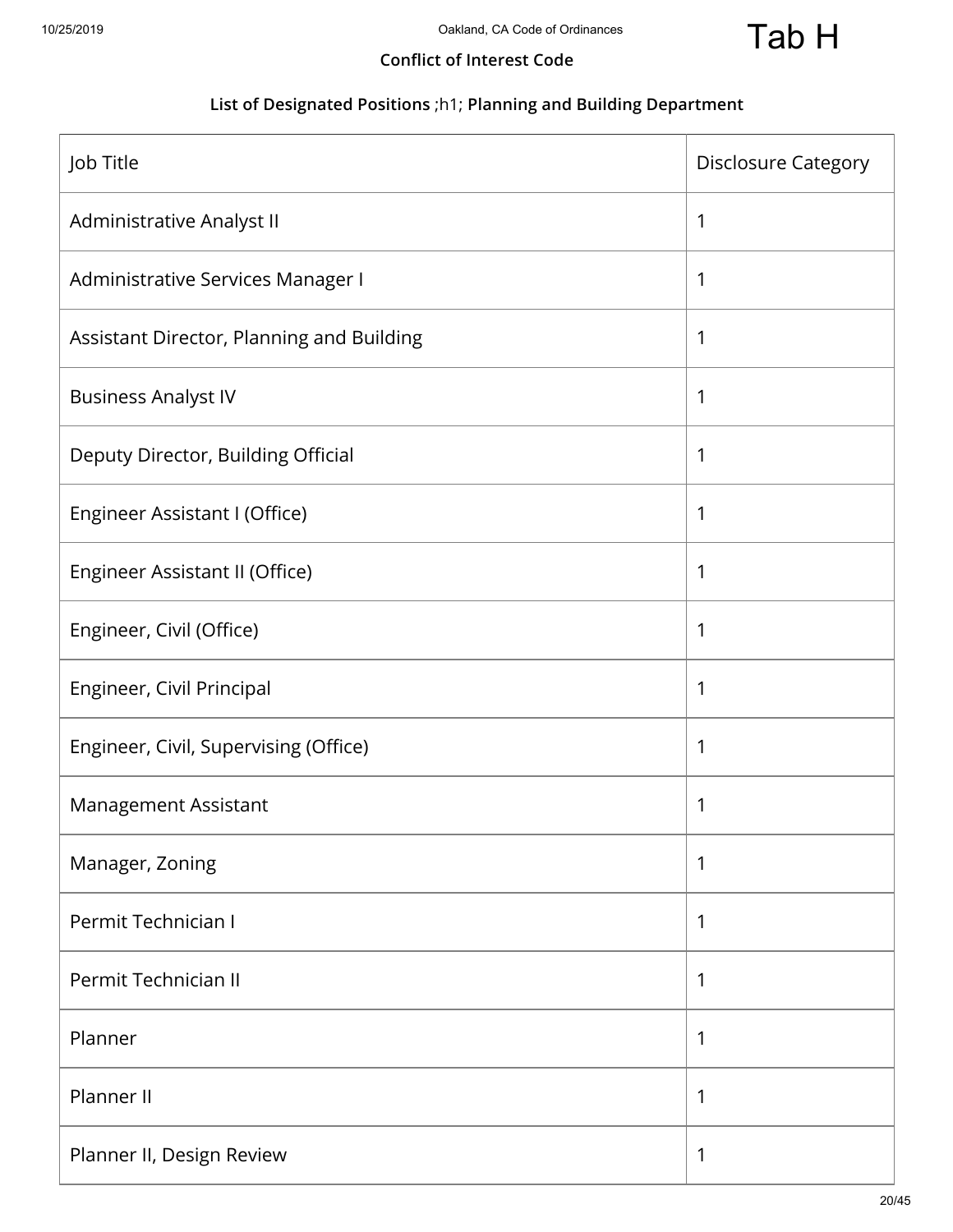| Planner III                             | 1 |
|-----------------------------------------|---|
| Planner III, Historical Preservation    | 1 |
| Planner III, PPT                        | 1 |
| Planner IV                              | 1 |
| Planner IV, PPT                         | 1 |
| Planner V                               | 1 |
| Planning Investigator                   | 1 |
| Principal Inspection Supervisor         | 1 |
| <b>Process Coordinator II</b>           | 1 |
| <b>Process Coordinator III</b>          | 1 |
| Project Manager I                       | 1 |
| Project Manager II                      | 1 |
| Senior Construction Inspector (Office)  | 1 |
| <b>Specialty Combination Inspector</b>  | 1 |
| Specialty Combination Inspector, Senior | 1 |
| Consultants <sup>*</sup>                | 1 |

Consultants shall be included in the list of designated employees and shall disclose pursuant to the \* broadest disclosure category in the code subject to the following limitations: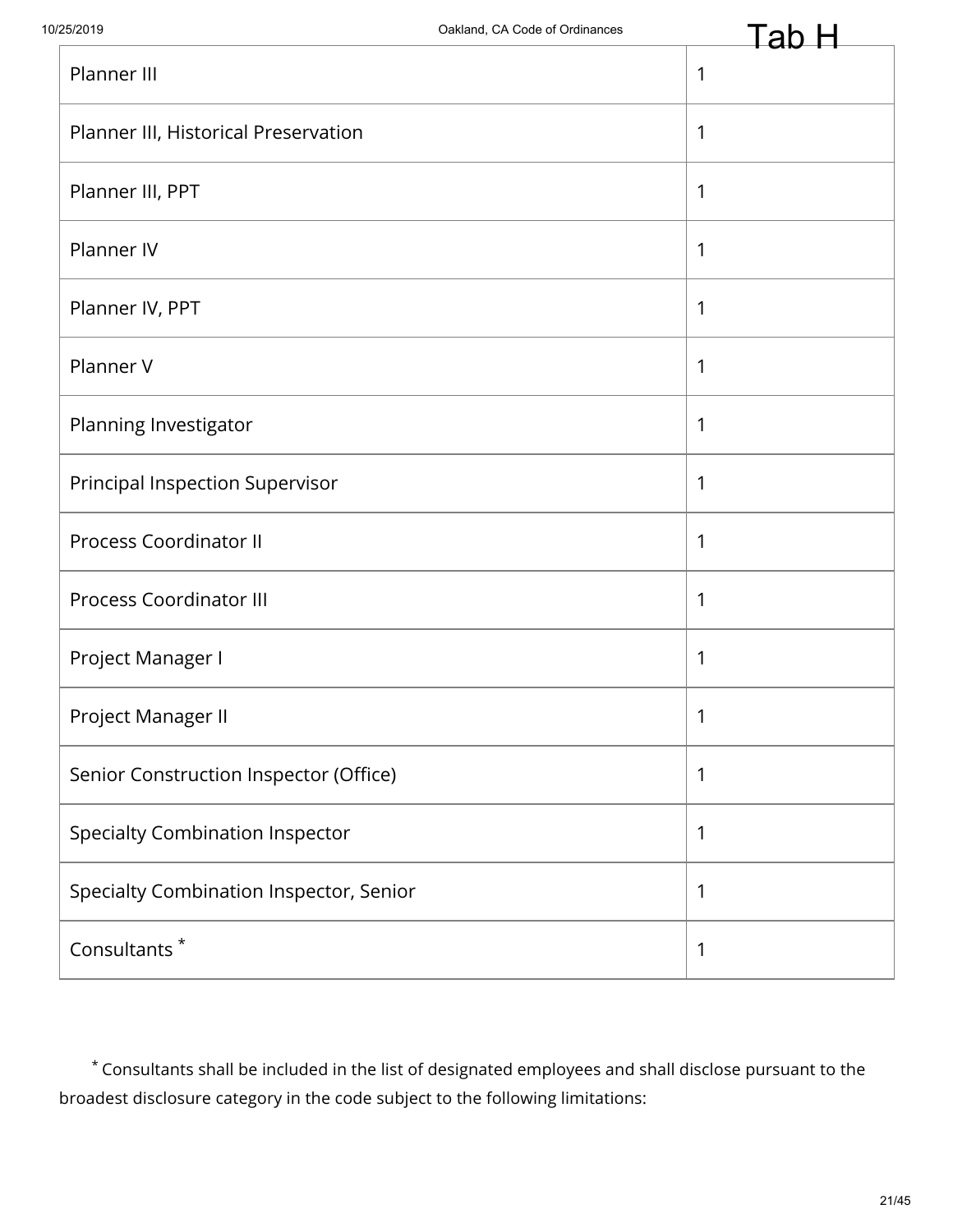Tab H

The City Administrator or his/her designee may determine in writing that a particular consultant, although a "designated position," is hired to perform a range of duties that are limited in scope and thus is not required to fully comply with the disclosure requirements described in this section. Such written documentation shall include a description of the consultant's duties and, based upon that description, a statement of the extent of disclosure requirements. The City Administrator or his/her designee's determination is a public record and shall be retained for public inspection in the same manner and location as this conflict of interest code.

#### **City of Oakland**

# **Conflict of Interest Code**

#### **List of Designated Positions** ;h1; **Human Resources Management Department**

| Job Title                                | <b>Disclosure Category</b> |
|------------------------------------------|----------------------------|
| Administrative Analyst II                | 12                         |
| Administrative Services Manager II       | 1                          |
| <b>Assistant Director</b>                | 1                          |
| <b>Benefits Analyst</b>                  | 15                         |
| <b>Benefits Coordinator</b>              | 15                         |
| <b>Budget and Operations Analyst III</b> | 12,15                      |
| <b>Disability Benefits Coordinator</b>   | 15                         |
| Employee Fleet and Safety Coordinator    | 15                         |
| <b>Equal Opportunity Specialist</b>      | $\overline{2}$             |
| <b>Executive Assistant</b>               | 12                         |
| Human Resource Analyst (CONF)            | 13, 14                     |
| Human Resource Analyst, Principal        | 1                          |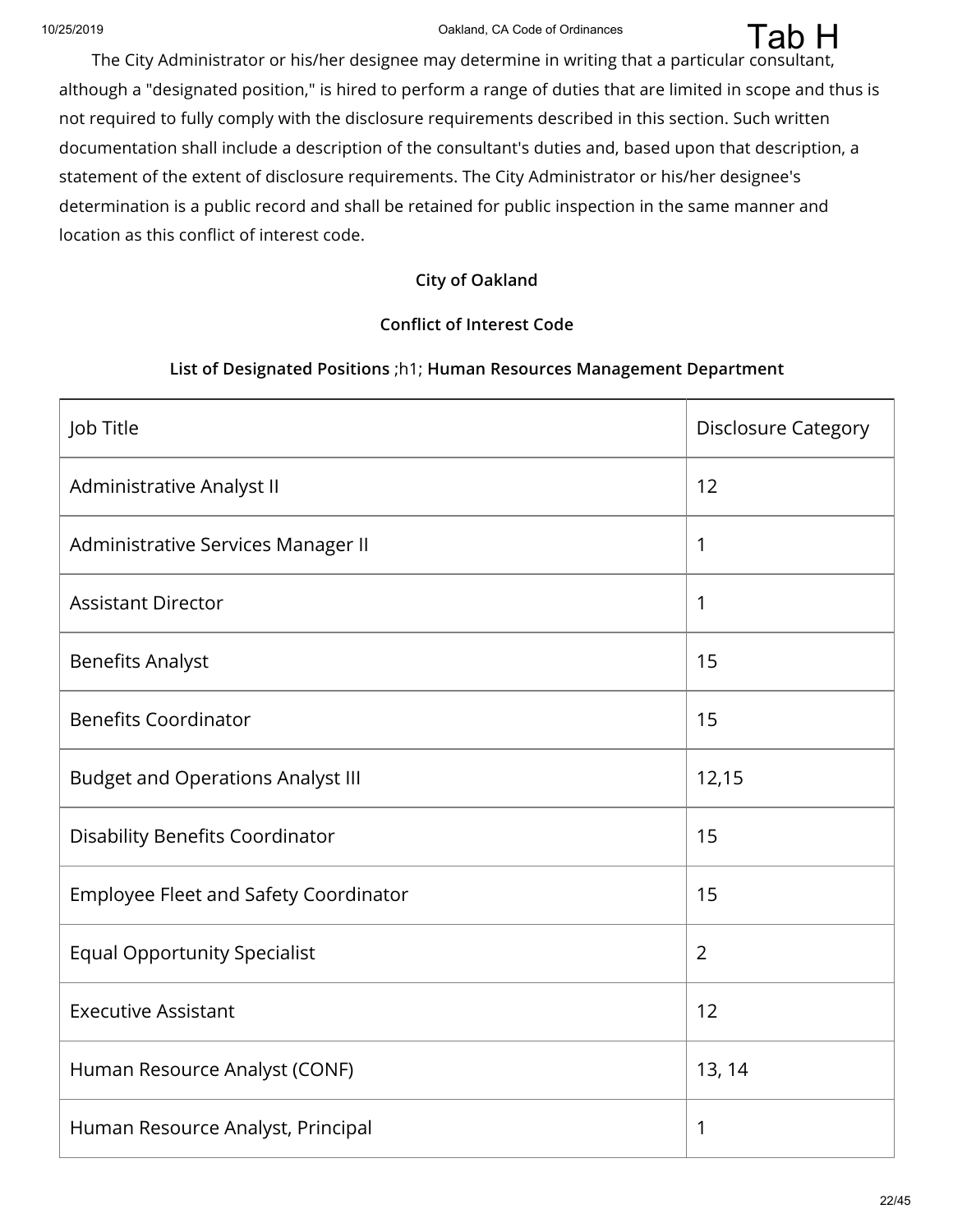|                                      | au     |
|--------------------------------------|--------|
| Human Resource Analyst, Senior       | 13, 14 |
| Human Resource Operations Supervisor | 13, 14 |
| Manager, Claims and Risk             | 1      |
| Principal Employee Relations Analyst | 1      |
| Program Analyst III                  | 12     |
| Safety and Loss Control Specialist   | 15     |
| <b>Training Coordinator</b>          | 13, 14 |
| Consultants <sup>*</sup>             | 1      |

The City Administrator or his/her designee may determine in writing that a particular consultant, although a "designated position," is hired to perform a range of duties that are limited in scope and thus is not required to fully comply with the disclosure requirements described in this section. Such written documentation shall include a description of the consultant's duties and, based upon that description, a statement of the extent of disclosure requirements. The City Administrator or his designee's determination is a public record and shall be retained for public inspection in the same manner and location as this conflict of interest code.

#### **City of Oakland**

#### **Conflict of Interest Code**

#### **List of Designated Positions** ;h1; **Human Services Department**

| Job Title                          | <b>Disclosure Category</b> |
|------------------------------------|----------------------------|
| Administrative Services Manager II |                            |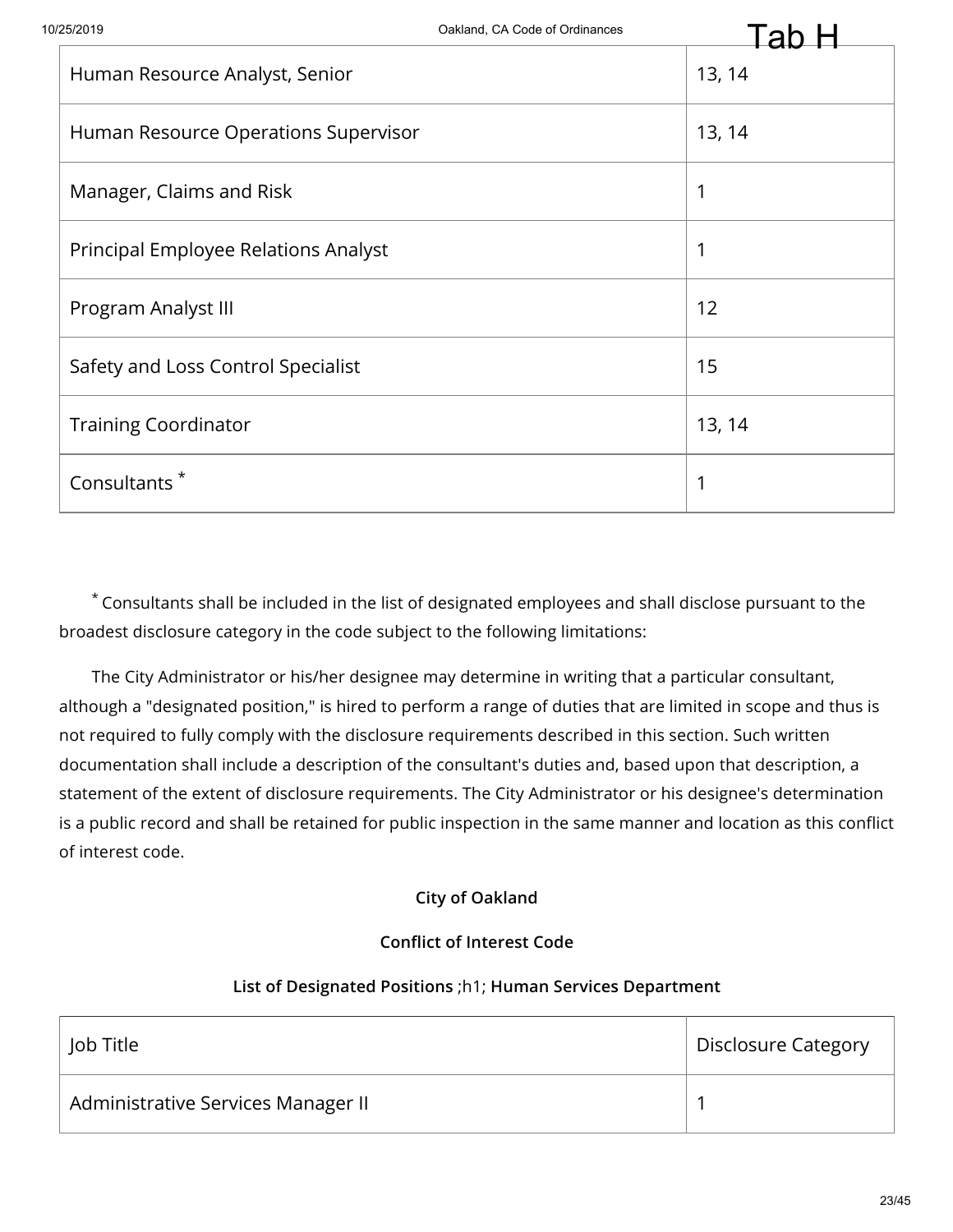| Assistant to the Director                   | 1             |
|---------------------------------------------|---------------|
| Case Manager II                             | 4, 11         |
| Children and Youth Services Manager         | 1             |
| Cook, Supervising                           | 4, 13         |
| <b>Community Housing Services Manager</b>   | 1             |
| Early Childhood and Family Services Manager | 1             |
| <b>Head Start Program Coordinator</b>       | 4, 5, 10, 11  |
| Head Start Program Supervisor               | 1             |
| Nurse Case Manager                          | 4, 11         |
| Manager, Human Services                     | 1, 4, 13, 14  |
| Senior Services Supervisor                  | 4, 11, 13, 14 |
| <b>Supervising Case Manager</b>             | 4, 11         |
| Consultants <sup>*</sup>                    | 1             |

Consultants shall be included in the list of designated employees and shall disclose pursuant to the \* broadest disclosure category in the code subject to the following limitations:

The City Administrator or his/her designee may determine in writing that a particular consultant, although a "designated position," is hired to perform a range of duties that are limited in scope and thus is not required to fully comply with the disclosure requirements described in this section. Such written documentation shall include a description of the consultant's duties and, based upon that description, a statement of the extent of disclosure requirements. The City Administrator or his or her designee's determination is a public record and shall be retained for public inspection in the same manner and location as this conflict of interest code.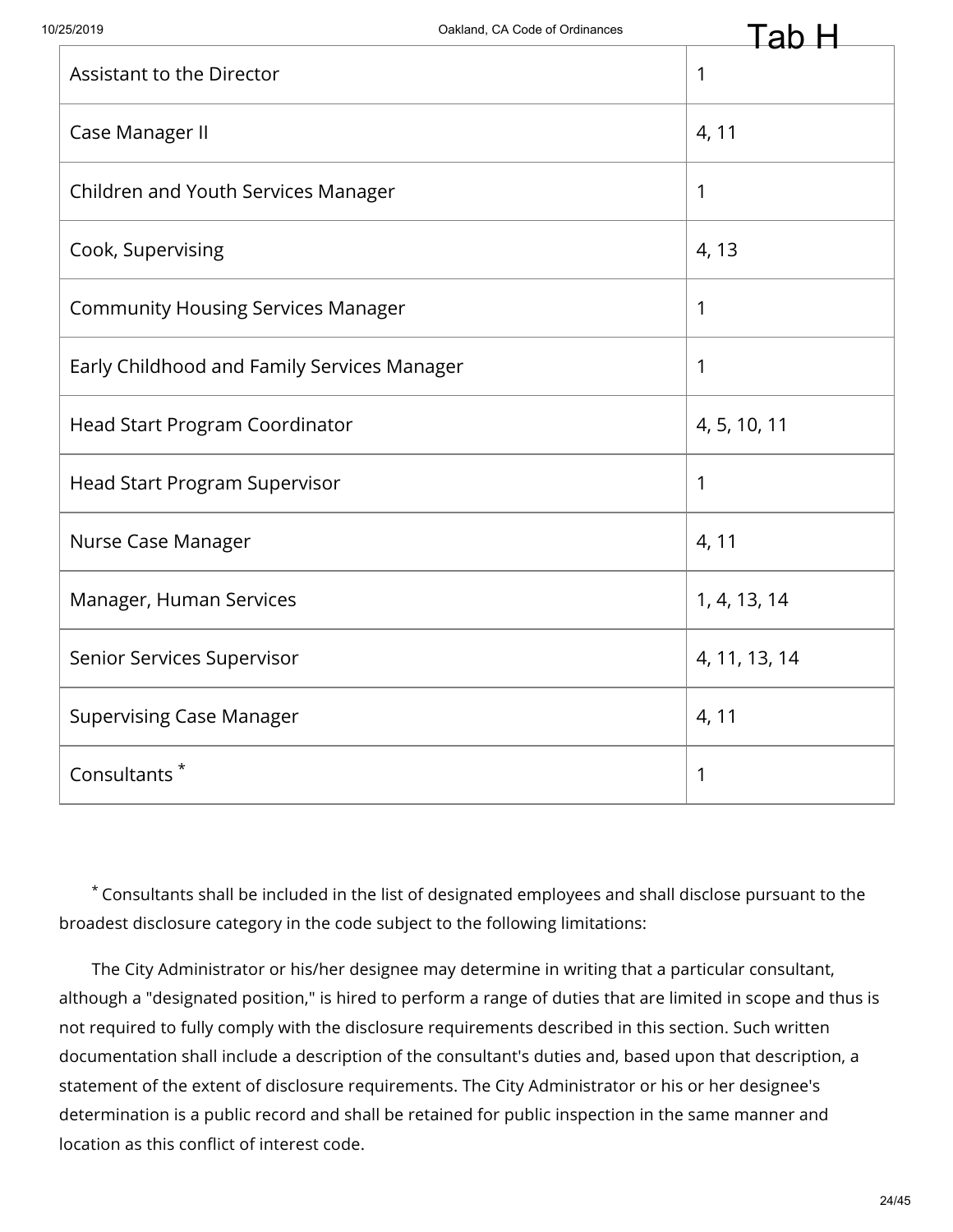## **City of Oakland**

# **Conflict of Interest Code**

#### **List of Designated Positions** ;h1; **Oakland Parks, Recreation, and Youth Development Department**

| Job Title                            | <b>Disclosure Category</b> |
|--------------------------------------|----------------------------|
| Administrative Services Manager II   | ◢                          |
| <b>Assistant Director</b>            |                            |
| <b>Recreation General Supervisor</b> |                            |
| Consultants <sup>*</sup>             |                            |

Consultants shall be included in the list of designated employees and shall disclose pursuant to the \* broadest disclosure category in the code subject to the following limitations:

The City Administrator or his/her designee may determine in writing that a particular consultant, although a "designated position," is hired to perform a range of duties that are limited in scope and thus is not required to fully comply with the disclosure requirements described in this section. Such written documentation shall include a description of the consultant's duties and, based upon that description, a statement of the extent of disclosure requirements. The City Administrator or his designee's determination is a public record and shall be retained for public inspection in the same manner and location as this conflict of interest code.

#### **City of Oakland**

#### **Conflict of Interest Code**

#### **List of Designated Positions** ;h1; **Office of the City Attorney**

| Job Title                | <b>Disclosure Category</b> |
|--------------------------|----------------------------|
| Accountant (all classes) | 4                          |
| City Attorney, Assistant |                            |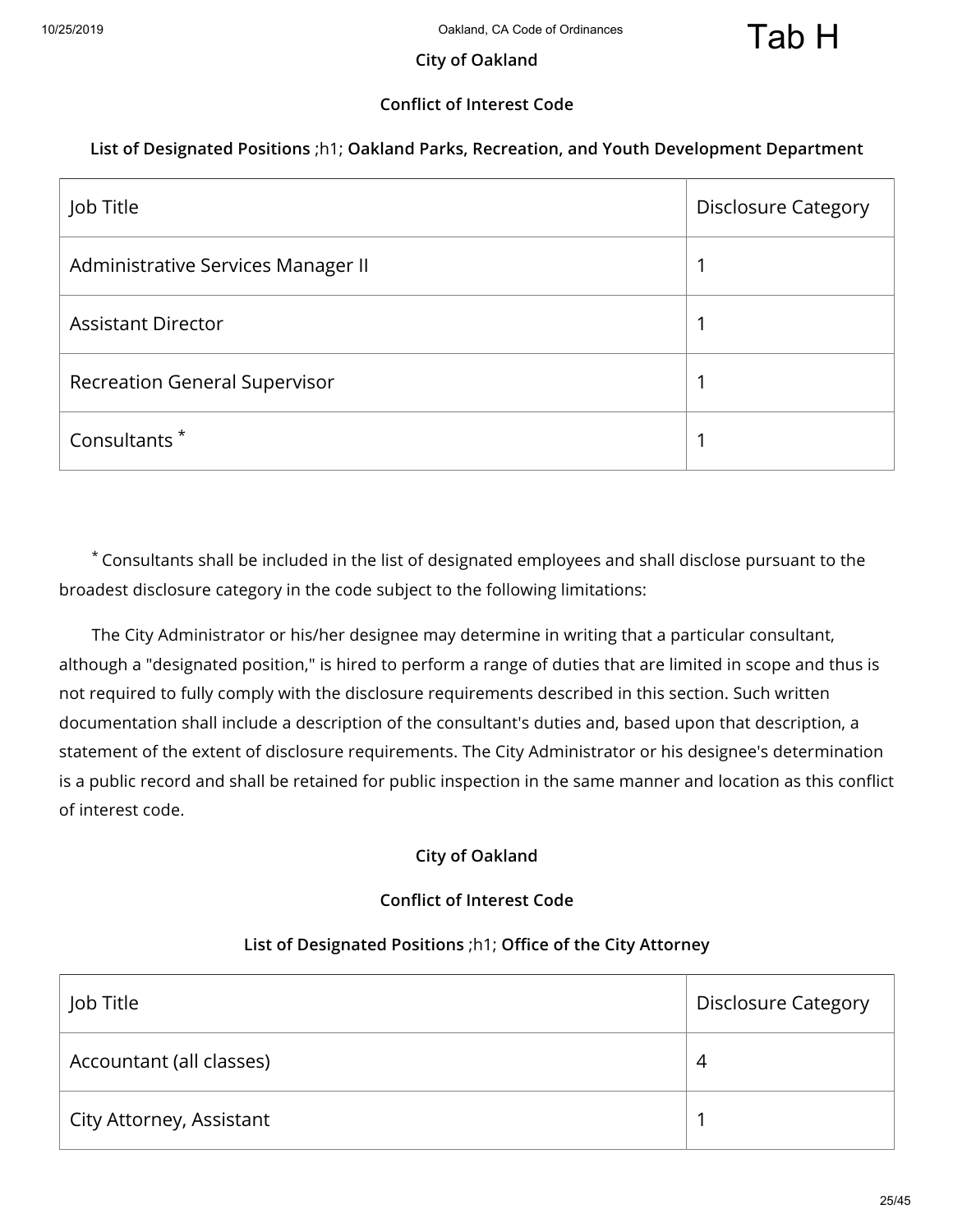| Claims Investigator (all classes)                         | 1 |
|-----------------------------------------------------------|---|
| Deputy City Attorney (all classes)                        | 1 |
| Executive Assistant to Assistant City Attorney            | 1 |
| <b>Executive Assistant to City Attorney</b>               | 1 |
| Information System Administrator                          | 1 |
| Information Systems Specialist II                         | 1 |
| Legal Administrative Assistant                            | 1 |
| Legal Administrative Assistant, Supervising               | 1 |
| Legal Support Supervisor                                  | 1 |
| Manager, Agency Administrative                            | 1 |
| Manager, Legal Administrative Services                    | 1 |
| Neighborhood Law Corps Attorney (Exempt Limited Duration) | 1 |
| Open Government and Legal Services Coordinator            | 1 |
| Paralegal                                                 | 1 |
| Public Service Representative                             | 1 |
| <b>Special Counsel</b>                                    | 1 |
| Special Counsel Labor and Employment                      | 1 |
| Consultants <sup>*</sup>                                  | 1 |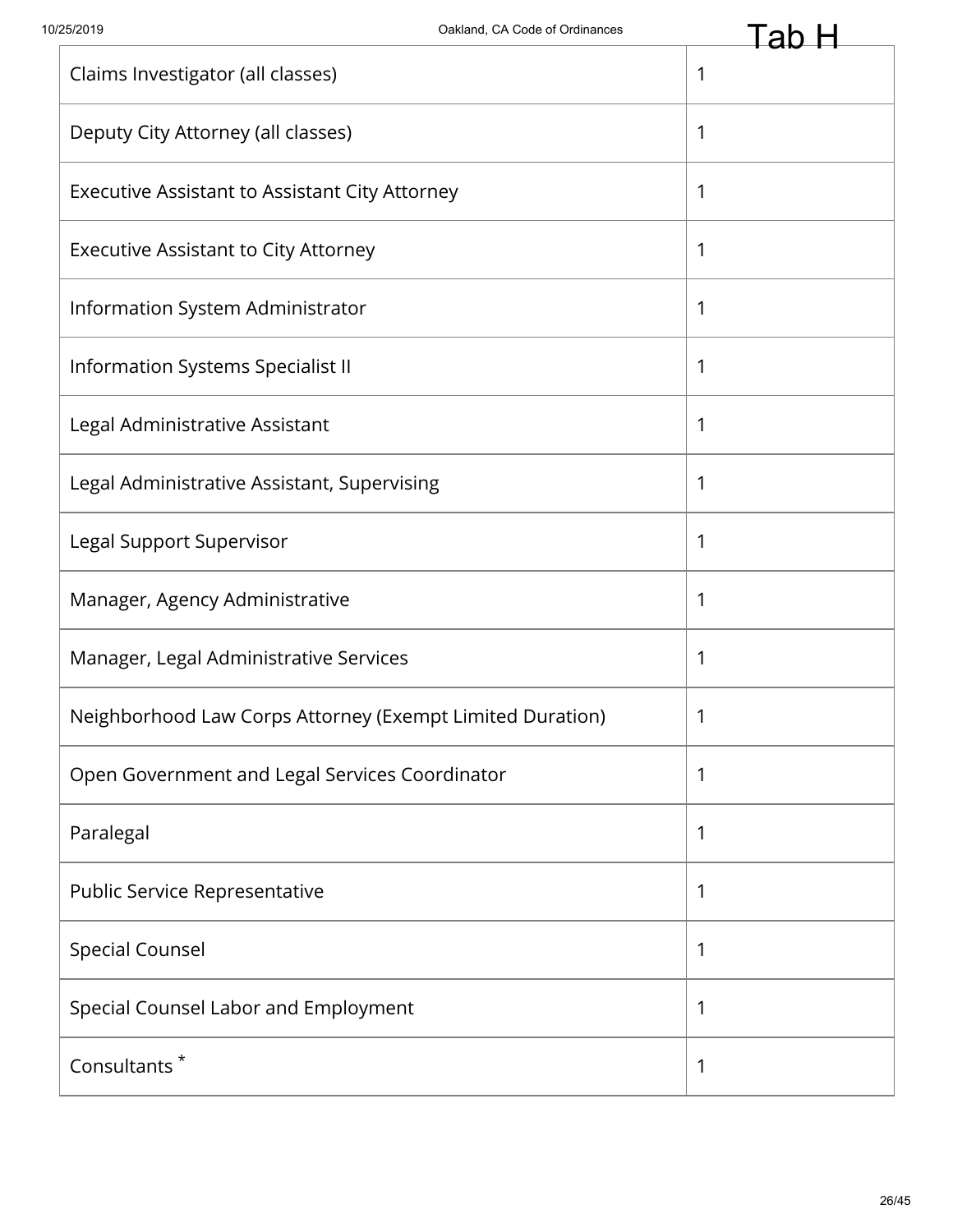<sup>19</sup><br>Consultants shall be included in the list of designated employees and shall disclose pursuant to the \*\* broadest disclosure category in the code subject to the following limitations:

The City Attorney or his/her designee may determine in writing that a particular consultant, although a "designated position," is hired to perform a range of duties that are limited in scope and thus is not required to fully comply with the disclosure requirements described in this section. Such written documentation shall include a description of the consultant's duties and, based upon that description, a statement of the extent of disclosure requirements. The City Attorney or his or her designee's determination is a public record and shall be retained for public inspection in the same manner and location as this conflict of interest code.

#### **City of Oakland**

#### **Conflict of Interest Code**

#### **List of Designated Positions** ;h1; **Office of the City Auditor**

| Job Title                               | <b>Disclosure Category</b> |
|-----------------------------------------|----------------------------|
| <b>Assistant City Auditor</b>           |                            |
| Executive Assistant to the City Auditor |                            |
| Performance Audit Manager               |                            |
| Performance Auditor                     |                            |
| Performance Auditor, Senior             |                            |
| Consultants <sup>*</sup>                |                            |

Consultants shall be included in the list of designated employees and shall disclose pursuant to the \* broadest disclosure category in the code subject to the following limitations:

The City Auditor or his/her designee may determine in writing that a particular consultant, although a "designated position," is hired to perform a range of duties that are limited in scope and thus is not required to fully comply with the disclosure requirements described in this section. Such written documentation shall include a description of the consultant's duties and, based upon that description, a statement of the extent of disclosure requirements. The City Auditor or his or her designee's determination is a public record and shall be retained for public inspection in the same manner and location as this conflict of interest code.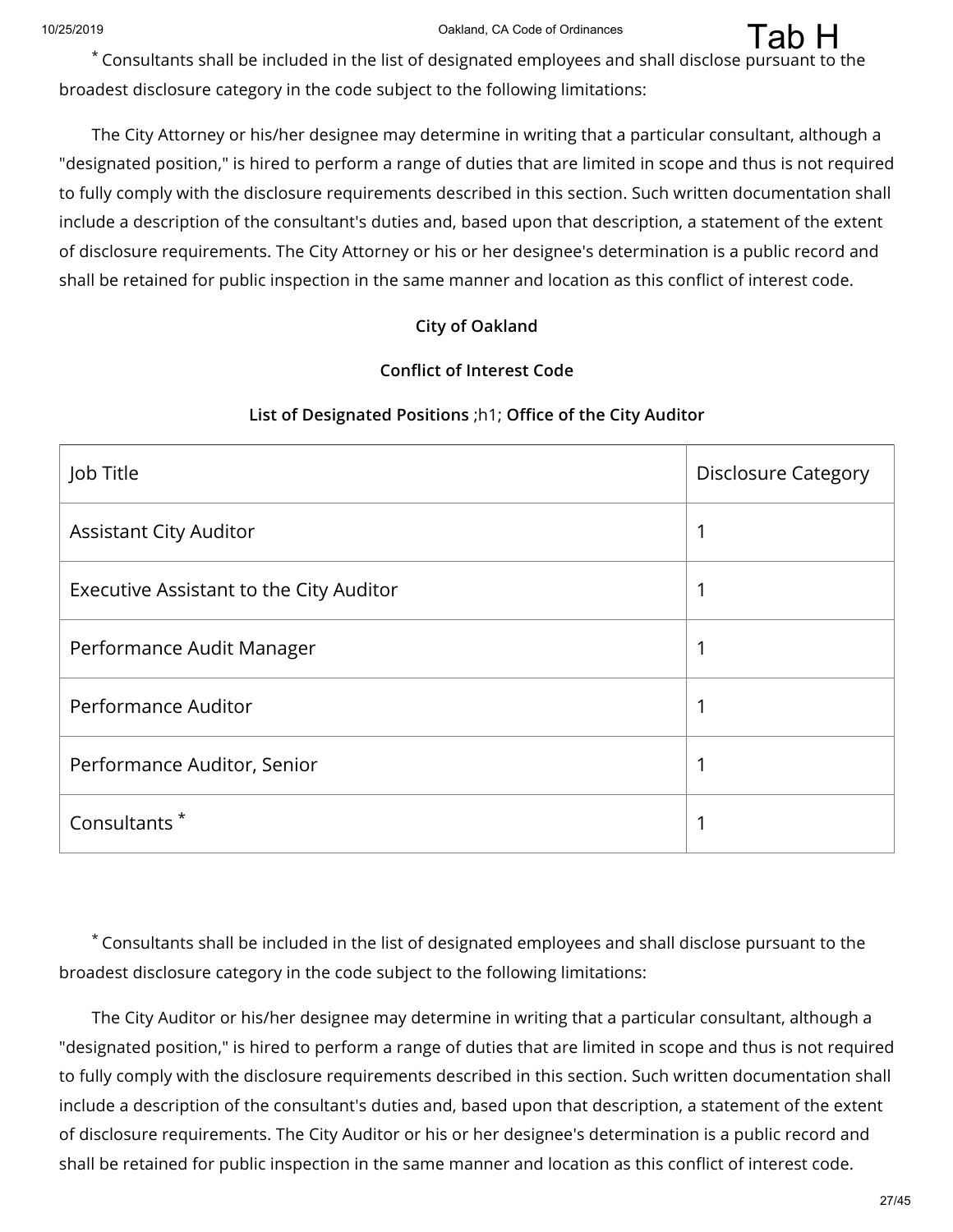#### **City of Oakland**

## **Conflict of Interest Code**

#### **List of Designated Positions** ;h1; **Office of the City Clerk**

| Job Title                                | <b>Disclosure Category</b> |
|------------------------------------------|----------------------------|
| <b>Assistant City Clerk</b>              | 1                          |
| Cable TV Operations Chief Engineer       |                            |
| City Wide Records Manager                | 1                          |
| Legislative Recorder                     | 1                          |
| <b>Management Assistant</b>              | 1                          |
| <b>Operations and Production Manager</b> | 1                          |
| Consultants <sup>*</sup>                 | 1                          |

Consultants shall be included in the list of designated employees and shall disclose pursuant to the \* broadest disclosure category in the code subject to the following limitations:

The City Administrator or his/her designee may determine in writing that a particular consultant although a "designated position," is hired to perform a range of duties that are limited in scope and thus is not required to fully comply with the disclosure requirements described in this section. Such written documentation shall include a description of the consultant's duties and, based upon that description, a statement of the extent of disclosure requirements. The City Administrator or his or her designee's determination is a public record and shall be retained for public inspection in the same manner and location as this conflict of interest code.

# **City of Oakland**

#### **Conflict of Interest Code**

**List of Designated Positions** ;h1; **Office of the City Council**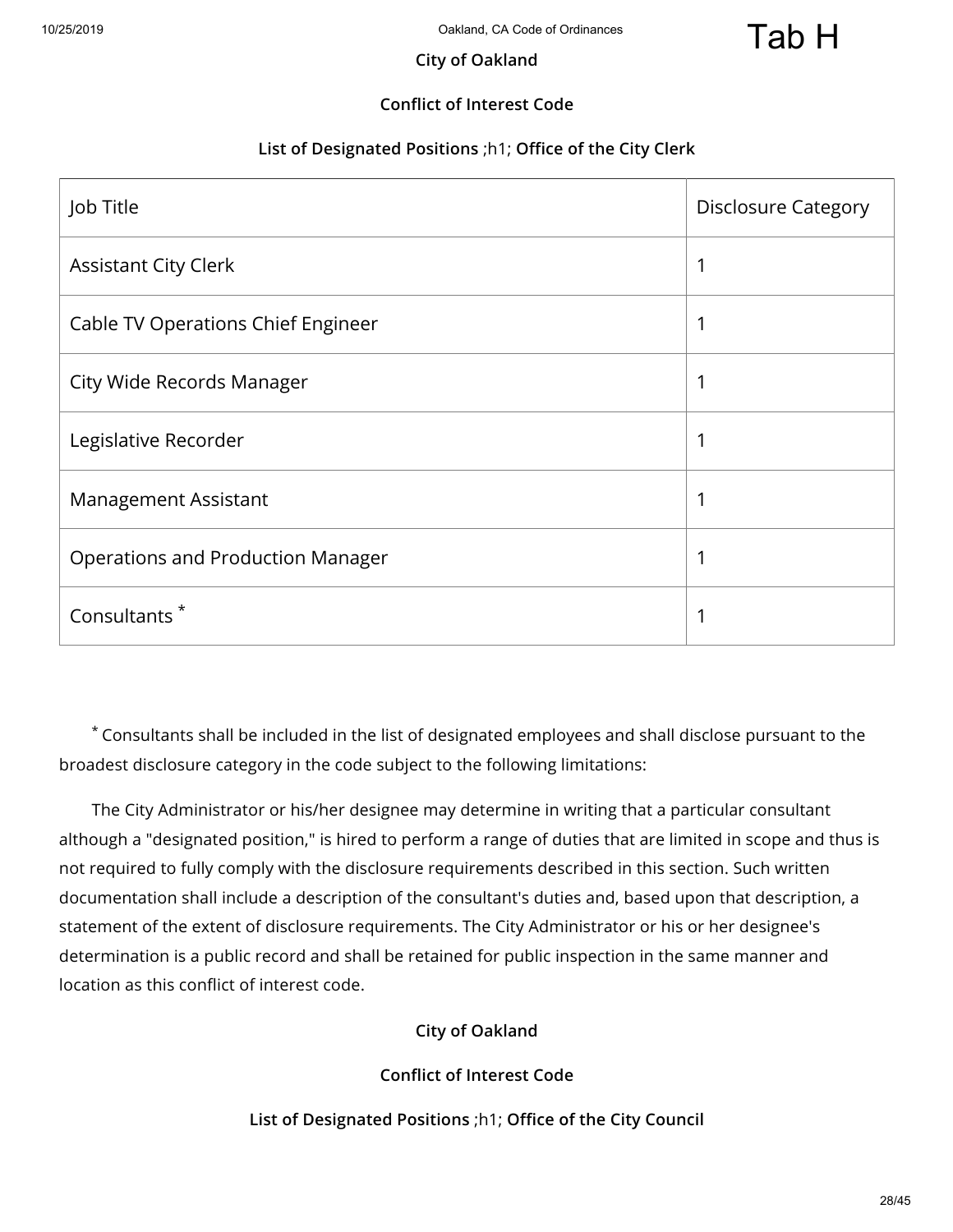| Job Title                                  | <b>Disclosure Category</b> |
|--------------------------------------------|----------------------------|
| <b>City Council Constituent Liaison</b>    | 1                          |
| <b>City Council Policy Analyst</b>         |                            |
| City Council PSE 14                        | 1                          |
| City Council PSE 51                        | 1                          |
| <b>Executive Assistant to City Council</b> |                            |
| Legislative Analyst                        |                            |
| Consultants <sup>*</sup>                   | ◀                          |

Consultants shall be included in the list of designated employees and shall disclose pursuant to the \* broadest disclosure category in the code subject to the following limitations:

The City Council or its designee may determine in writing that a particular consultant, although a "designated position," is hired to perform a range of duties that are limited in scope and thus is not required to fully comply with the disclosure requirements described in this section. Such written documentation shall include a description of the consultant's duties and, based upon that description, a statement of the extent of disclosure requirements. The City Council or its designee's determination is a public record and shall be retained for public inspection in the same manner and location as this conflict of interest code.

#### **City of Oakland**

#### **Conflict of Interest Code**

#### **List of Designated Positions** ;h1; **Fire Department**

| Job Title             | <b>Disclosure Category</b> |
|-----------------------|----------------------------|
| Accountant II         |                            |
| <b>Accountant III</b> |                            |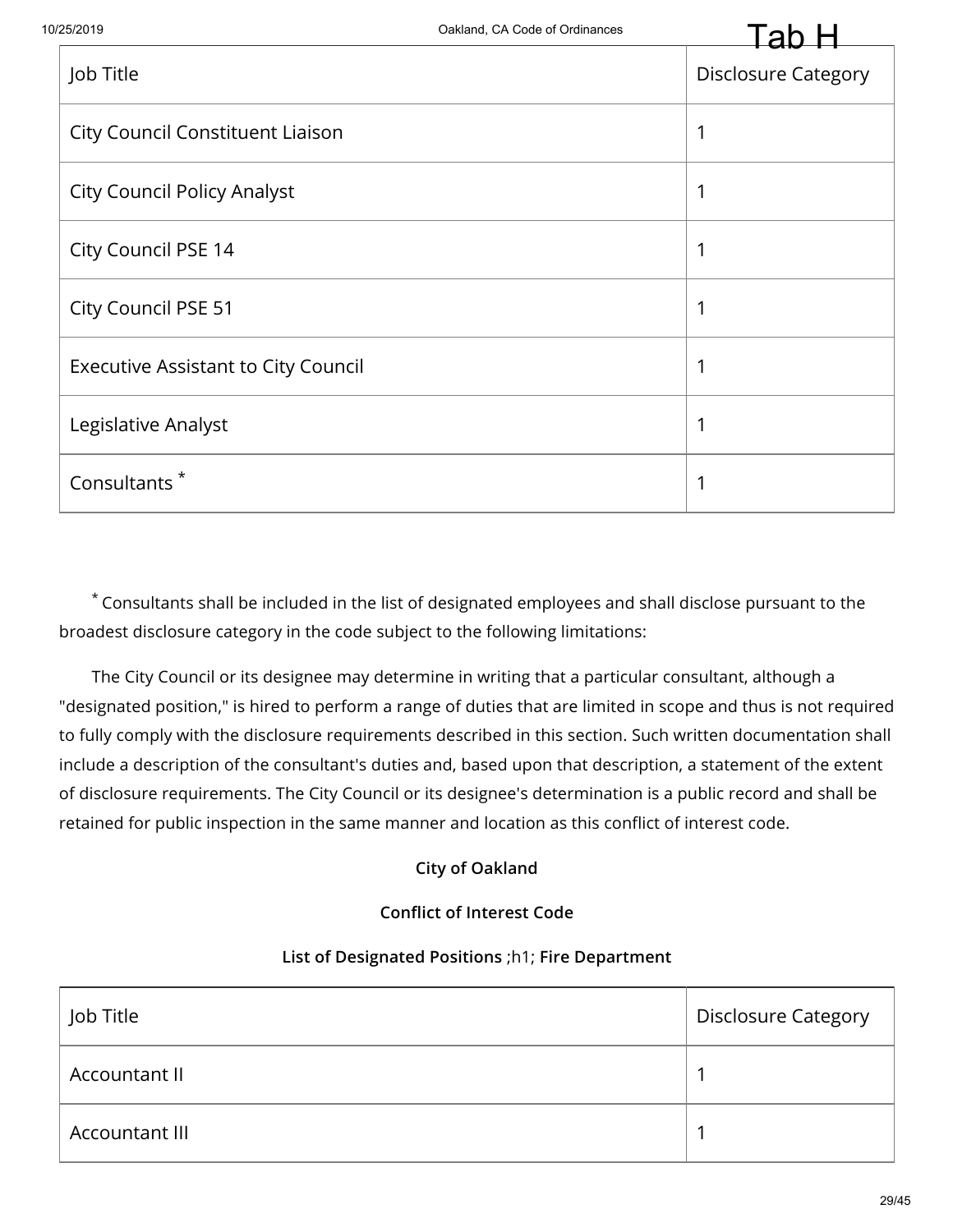|                                                 | Fan-           |
|-------------------------------------------------|----------------|
| Administrative Services Manager I               | $\overline{2}$ |
| <b>Assistant Chief of Fire</b>                  | 1              |
| Assistant Fire Marshal (Civilian)               | 1              |
| Assistant Fire Marshal (Sworn)                  | 1              |
| <b>Battalion Chief</b>                          | $\overline{2}$ |
| <b>Business Analyst I</b>                       | 4              |
| Captain of Fire                                 | 2,16           |
| Deputy Fire Chief                               | 1              |
| <b>Emergency Planning Coordinator</b>           | $\overline{2}$ |
| <b>Emergency Planning Coordinator, Senior</b>   | 1              |
| <b>Emergency Services Coordinator (Medical)</b> | 1              |
| <b>Emergency Services Manager (OES)</b>         | 1              |
| <b>Emergency Services Manager, Assistant</b>    | 1              |
| <b>Executive Assistant to Agency Director</b>   | 1              |
| <b>Fire Communications Manager</b>              | 1              |
| Fire Communications Supervisor                  | 4              |
| <b>Fire Division Manager</b>                    | 1              |
| Fire Equipment Technician                       | 4,16           |
| Fire Investigator                               | 1              |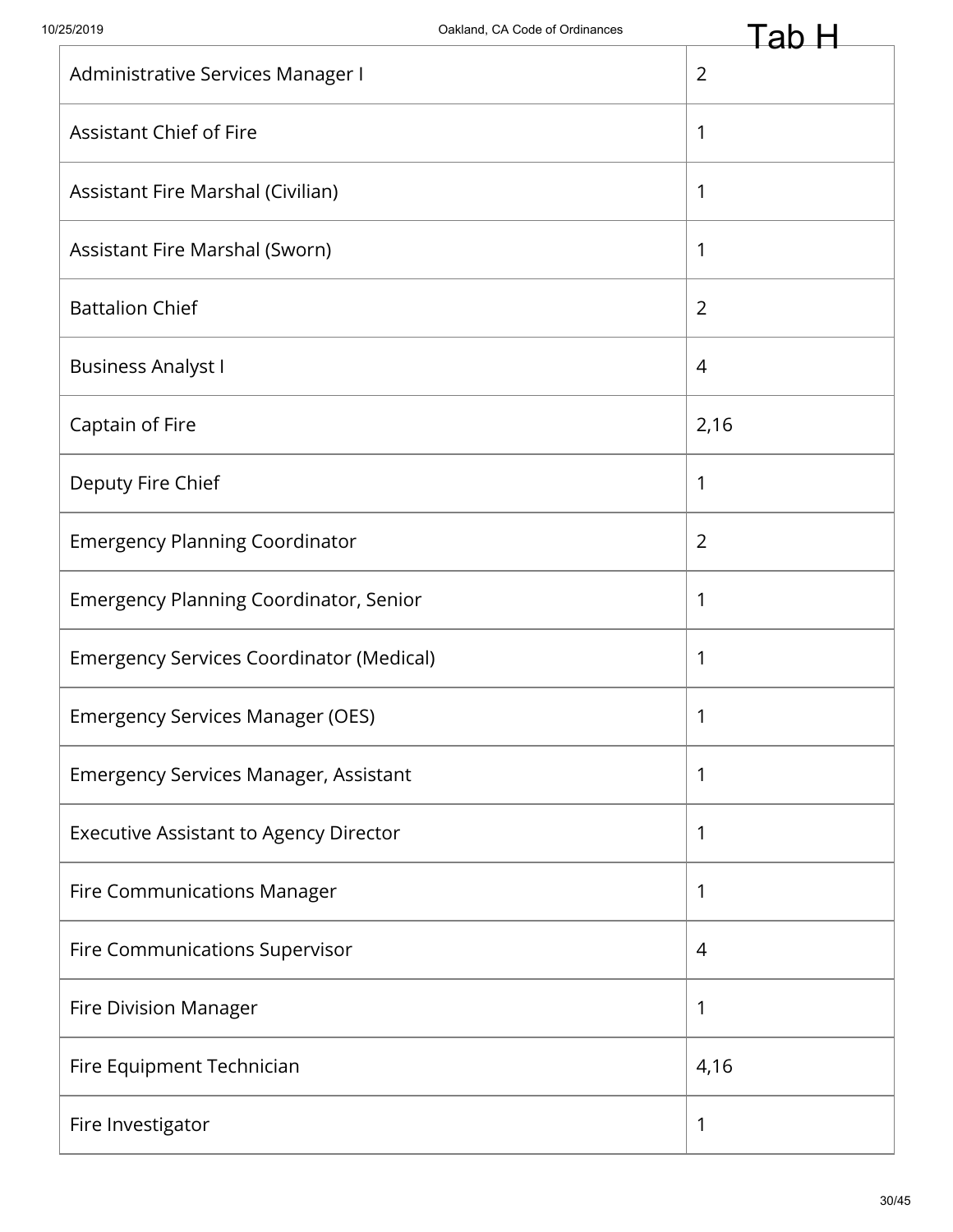| Fire Marshal, Non-Sworn                      | 1              |
|----------------------------------------------|----------------|
| Fire Personnel Operations Specialist         | 1              |
| Fire Prevention Inspector (Civilian)         | 1              |
| Fire Protection Engineer/Plan Check Engineer | 1              |
| Fire Suppression District Inspector          | 1              |
| First Safety Education Coordinator           | 4              |
| Hazardous Materials Inspector II             | 1              |
| Hazardous Materials Program Supervisor       | 1              |
| Management Assistant                         | 1              |
| Office Manager                               | 1              |
| Payroll Personnel Clerk III                  | 1              |
| Program Analyst I                            | 4              |
| Program Analyst II                           | $\overline{4}$ |
| Vegetation Management Supervisor             | 1              |
| Consultants <sup>*</sup>                     | 1              |

Consultants shall be included in the list of designated employees and shall disclose pursuant to the \* broadest disclosure category in the code subject to the following limitations:

The City Administrator or his/her designee may determine in writing that a particular consultant, although a "designated position," is hired to perform a range of duties that are limited in scope and thus is not required to fully comply with the disclosure requirements described in this section. Such written documentation shall include a description of the consultant's duties and, based upon that description, a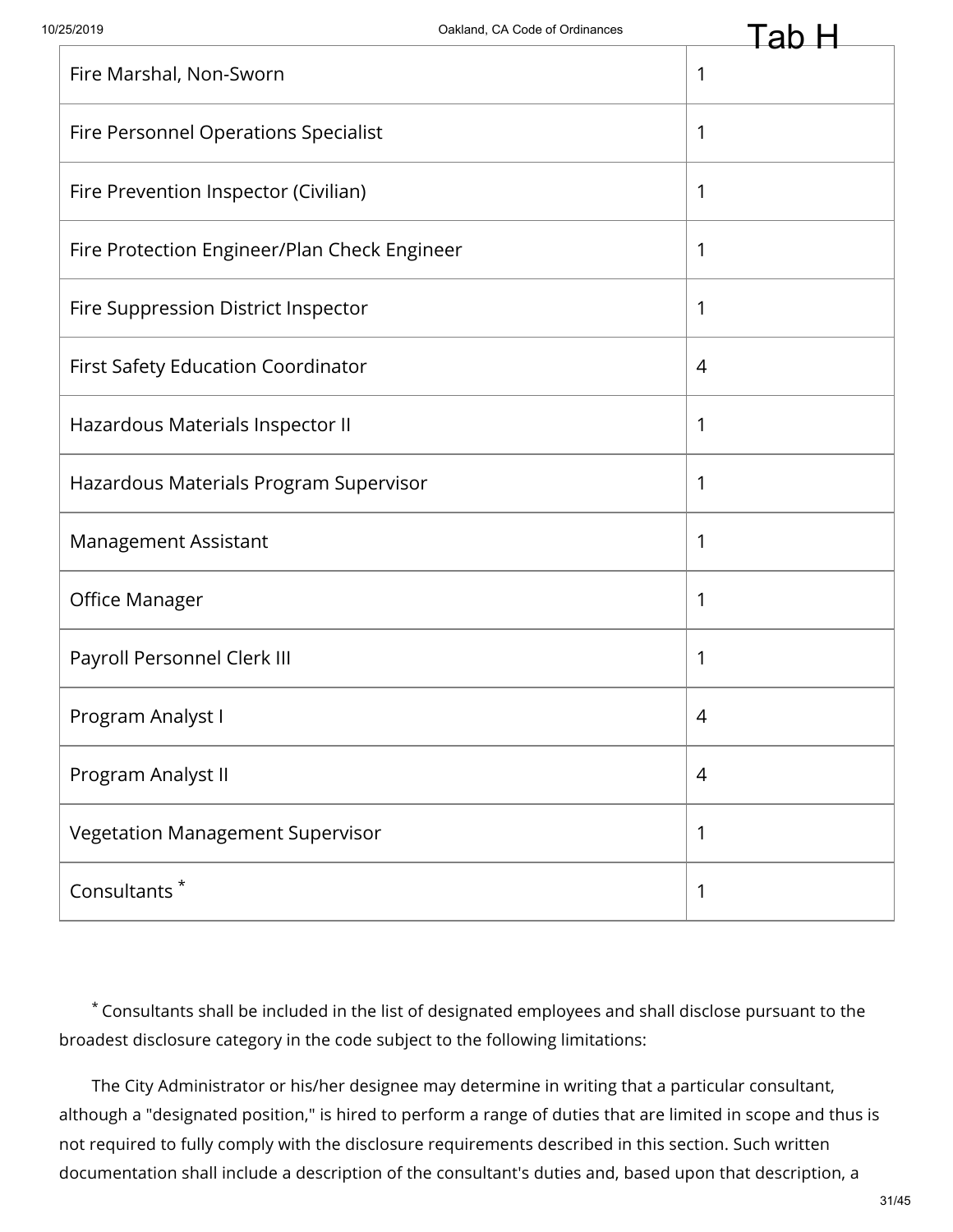

#### **City of Oakland**

#### **Conflict of Interest Code**

## **List of Designated Positions** ;h1; Oakland Public Library Department

| Job Title                                  | <b>Disclosure Category</b> |
|--------------------------------------------|----------------------------|
| Administrative Services Manager II         | 1                          |
| Archivist                                  | 1                          |
| Associate Director, Library Services       | 1                          |
| Curator of History, Chief                  | 1                          |
| <b>Executive Assistant to the Director</b> | 1                          |
| Management Assistant                       | 1                          |
| Museum Project Coordinator                 | 1                          |
| Office Manager                             | 1                          |
| <b>Public Information Officer II</b>       | 1                          |
| Supervising Librarian                      | 1                          |
| Consultants <sup>*</sup>                   | 1                          |

Consultants shall be included in the list of designated employees and shall disclose pursuant to the \* broadest disclosure category in the code subject to the following limitations: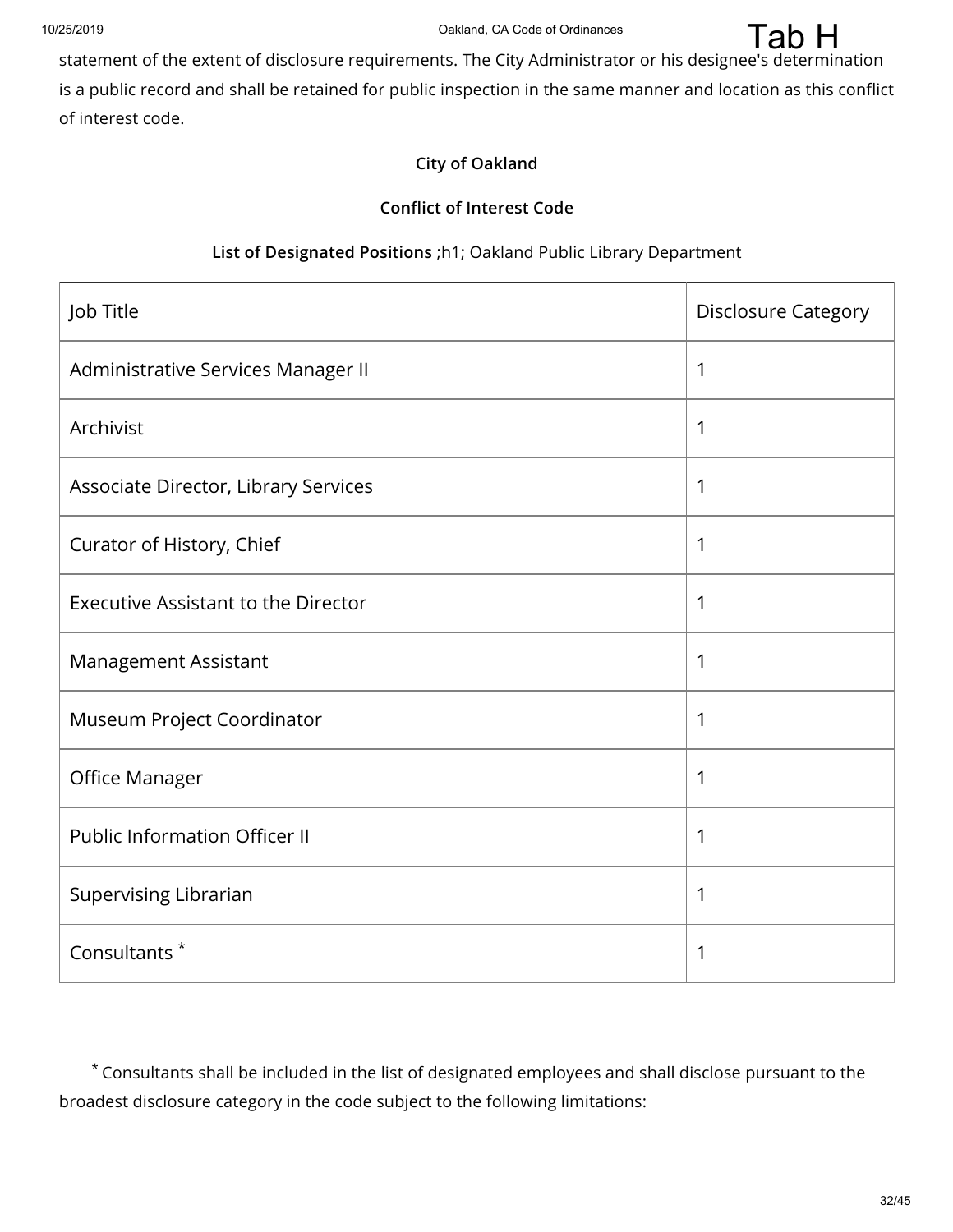Tab H

The City Administrator or his/her designee may determine in writing that a particular consultant, although a "designated position," is hired to perform a range of duties that are limited in scope and thus is not required to fully comply with the disclosure requirements described in this section. Such written documentation shall include a description of the consultant's duties and, based upon that description, a statement of the extent of disclosure requirements. The City Administrator or his designee's determination is a public record and shall be retained for public inspection in the same manner and location as this conflict of interest code.

#### **City of Oakland**

#### **Conflict of Interest Code**

#### **List of Designated Positions** ;h1; **Office of the Mayor**

| Job Title                                         | <b>Disclosure Category</b> |
|---------------------------------------------------|----------------------------|
| Administrative Assistant to the Mayor             | 1                          |
| Assistant to the Mayor                            | 1                          |
| Chief of Staff                                    | 1                          |
| <b>Community Services Director</b>                | 1                          |
| Deputy Chief of Staff                             | 1                          |
| <b>Mayor's Communications Director</b>            | 1                          |
| Policy Director, Art Spaces                       | 1                          |
| Policy Director, Education                        | 1                          |
| Policy Director, Equity and Strategic Partnership | 1                          |
| Policy Director, Housing Security                 | 1                          |
| Policy Director, Transportation                   | 1                          |
| Special Assistant to the Mayor                    | 1                          |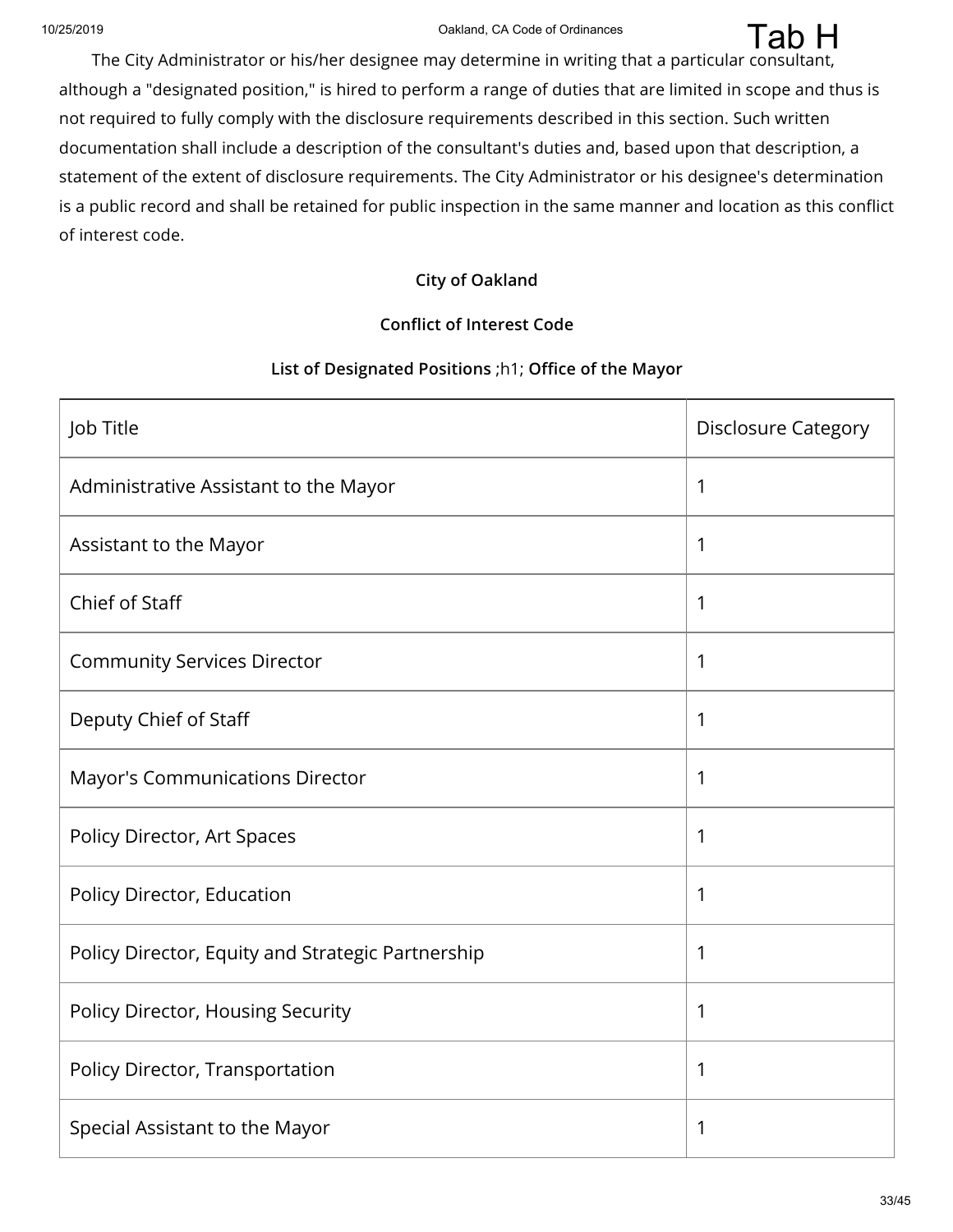| Consultants |  |
|-------------|--|
|             |  |

Special Assistant 1

The Mayor or his/her designee may determine in writing that a particular consultant, although a "designated position," is hired to perform a range of duties that are limited in scope and thus is not required to fully comply with the disclosure requirements described in this section. Such written documentation shall include a description of the consultant's duties and, based upon that description, a statement of the extent of disclosure requirements. The Mayor or his designee's determination is a public record and shall be retained for public inspection in the same manner and location as this conflict of interest code.

# **City of Oakland**

## **Conflict of Interest Code**

| Job Title                                       | <b>Disclosure Category</b> |
|-------------------------------------------------|----------------------------|
| Administrative Analyst II                       | 1                          |
| Administrative Analyst II (False Alarm Program) | 1                          |
| Administrative Services Manager II              | 1                          |
| Alcoholic Beverage Action Team Regulators       | 1                          |
| <b>Assistant Chief of Police</b>                | 1                          |
| Captain of Police (All)                         | 1                          |
| Captain of Police (Area 1)                      | 1                          |
| Captain of Police (Area 2)                      | 1                          |

## **List of Designated Positions** ;h1; **Police Department**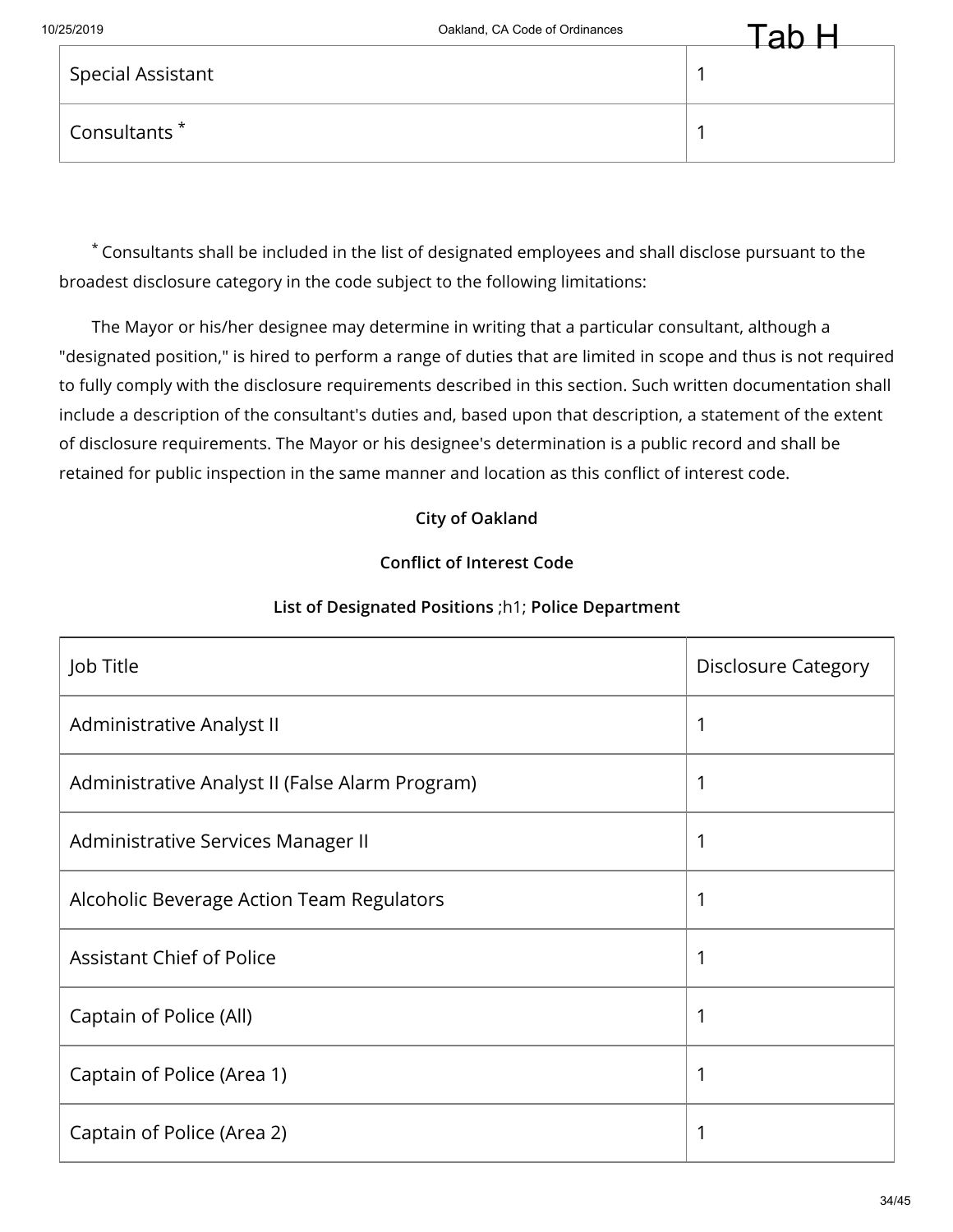|                                                | Lau          |
|------------------------------------------------|--------------|
| Captain of Police (Area 3)                     | $\mathbf{1}$ |
| Captain of Police (Area 4)                     | $\mathbf{1}$ |
| Captain of Police (Area 5)                     | $\mathbf{1}$ |
| Captain of Police (Bureau of Services)         | 1            |
| Captain of Police (Ceasefire)                  | $\mathbf{1}$ |
| Captain, Criminal Investigations Division      | $\mathbf 1$  |
| Captain, Internal Affairs Division             | $\mathbf 1$  |
| Captain, Special Operations Division           | 1            |
| Captain, Training Division                     | $\mathbf 1$  |
| Chief of Staff                                 | $\mathbf 1$  |
| <b>Commercial Vehicle Enforcement Officers</b> | $\mathbf{1}$ |
| Commercial Vehicle Enforcement Supervisor      | 1            |
| Deputy Chief of Police (All)                   | $\mathbf{1}$ |
| Deputy Chief, Bureau of Field Operations 1     | $\mathbf 1$  |
| Deputy Chief, Bureau of Field Operations 2     | $\mathbf{1}$ |
| Deputy Chief, Bureau of Investigations         | 1            |
| Deputy Director, Bureau of Services            | $\mathbf{1}$ |
| Manager, Crime Laboratory                      | $\mathbf 1$  |
| Manager, Fiscal Services Division              | 1            |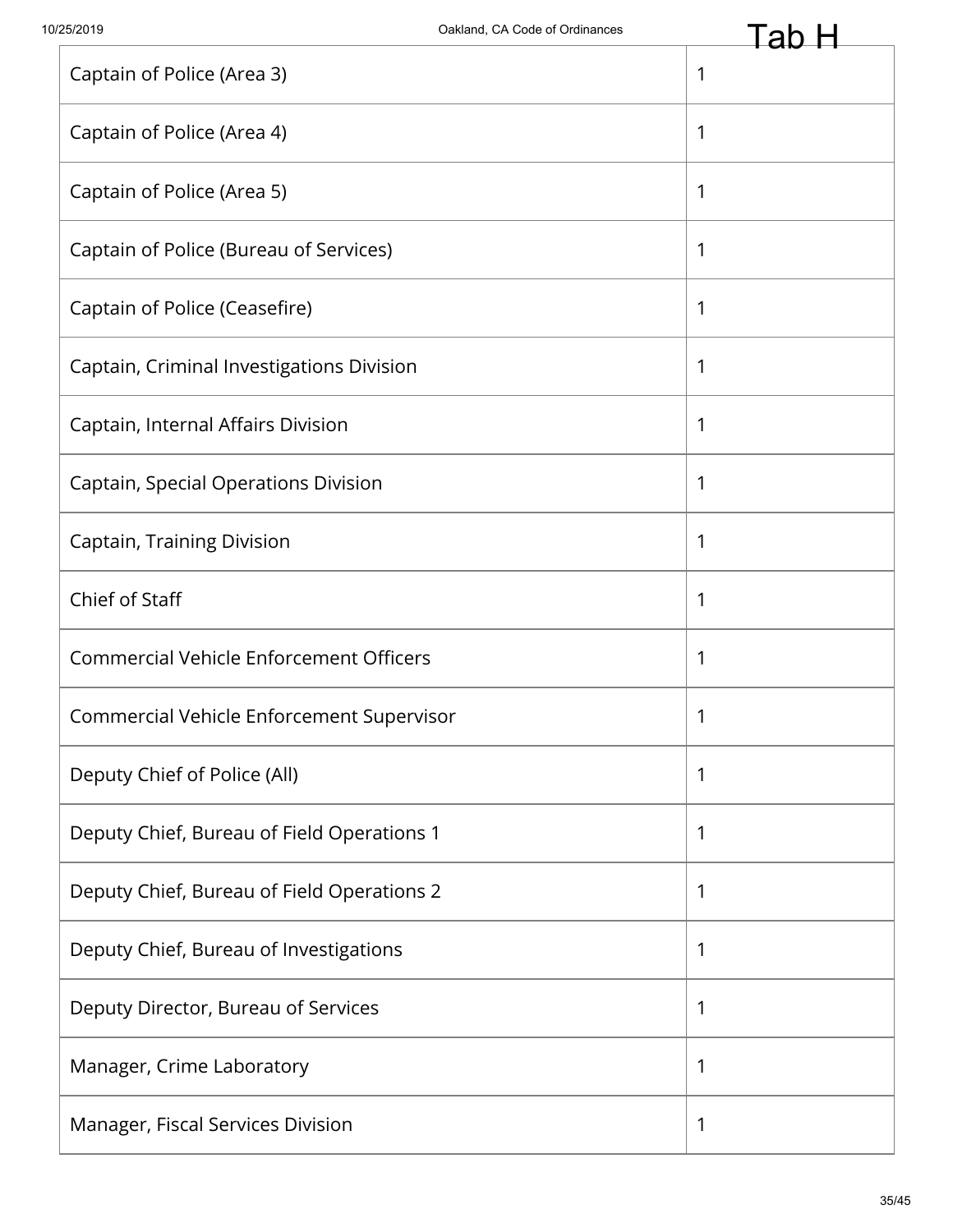| Manager, Police Communications Division                | 1 |
|--------------------------------------------------------|---|
| Police Communications Dispatcher, Senior               |   |
| <b>Police Communications Supervisor</b>                |   |
| <b>Police Property Specialist</b>                      |   |
| Police Services Manager I                              |   |
| Sergeant of Police (PERS), Special Operations Section  |   |
| Special Events Coordinator, Special Operations Section |   |
| Consultants                                            |   |

The City Administrator or his/her designee may determine in writing that a particular consultant, although a "designated position," is hired to perform a range of duties that are limited in scope and thus is not required to fully comply with the disclosure requirements described in this section. Such written documentation shall include a description of the consultant's duties and, based upon that description, a statement of the extent of disclosure requirements. The City Administrator or his designee's determination is a public record and shall be retained for public inspection in the same manner and location as this conflict of interest code.

#### **City of Oakland**

#### **Conflict of Interest Code**

#### **List of Designated Positions** ;h1; **Oakland Public Works Department**

| ้ Job Title    | Disclosure Category |
|----------------|---------------------|
| Accountant III | 13                  |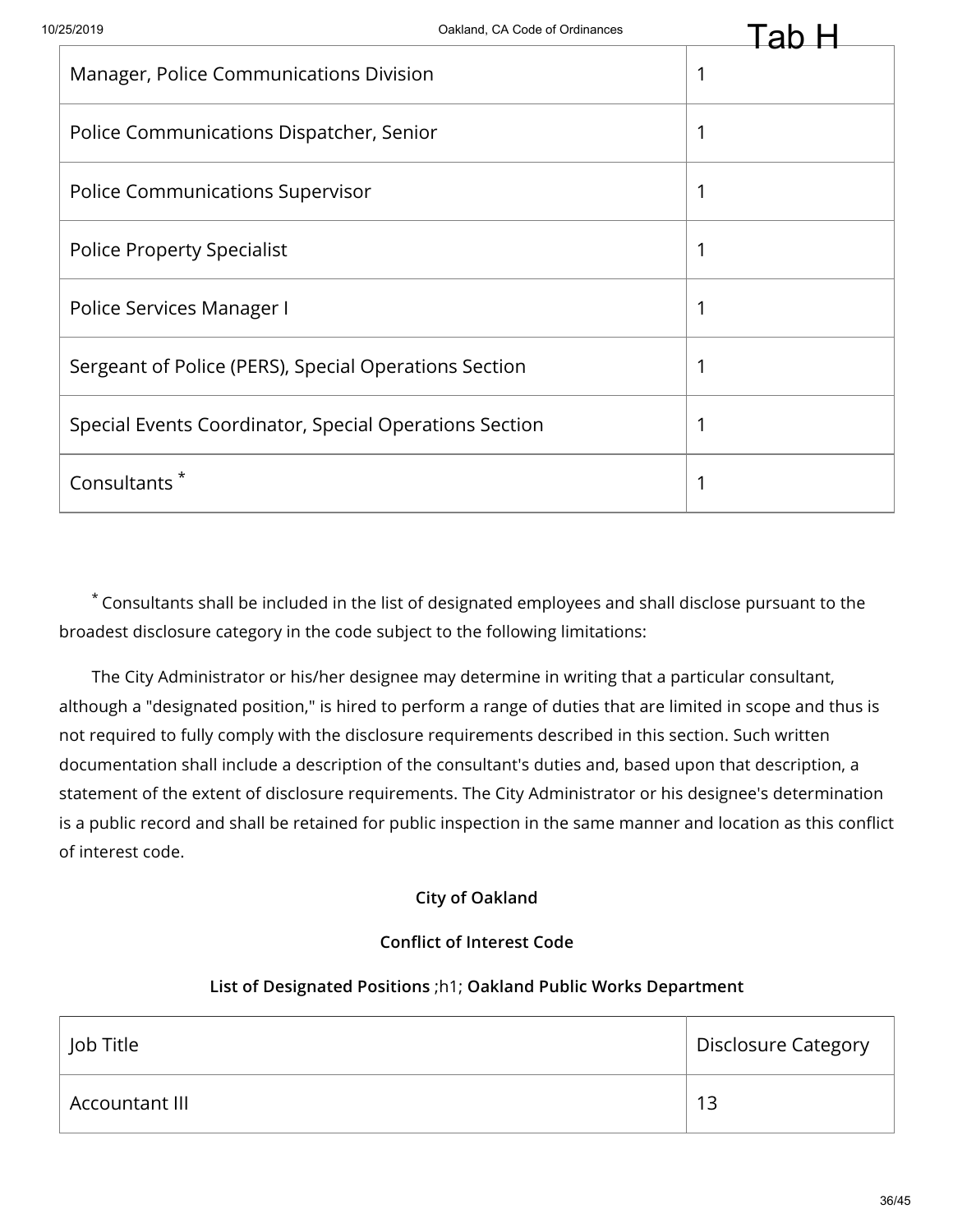|                                            | Lav          |
|--------------------------------------------|--------------|
| Administrative Service Manager I           | $\mathbf 1$  |
| Administrative Services Manager II         | $\mathbf{1}$ |
| Agency Administrative Manager              | 1            |
| Architectural Assistant                    | 7            |
| Assistant Director, Public Works           | 1            |
| <b>Budget and Grants Administrator</b>     | 13           |
| <b>Budget and Operations Analyst III</b>   | 1            |
| <b>Building Services Manager</b>           | $\mathbf{1}$ |
| <b>Business Analyst III</b>                | 13           |
| Capital Improvement Program Manager        | 1            |
| Capital Improvement Project Coordinator    | 1            |
| Capital Improvement Project Manager        | 1            |
| <b>Clean Community Supervisor</b>          | 1            |
| Construction and Maintenance Supervisor, I | 6            |
| <b>Construction Inspector Supervisor</b>   | 1            |
| Construction Inspector Supervisor II       | 1            |
| <b>Electrical Engineer II</b>              | 1            |
| Engineer, Civil (Field)                    | $\mathbf{1}$ |
| Engineer, Civil (Office)                   | 1            |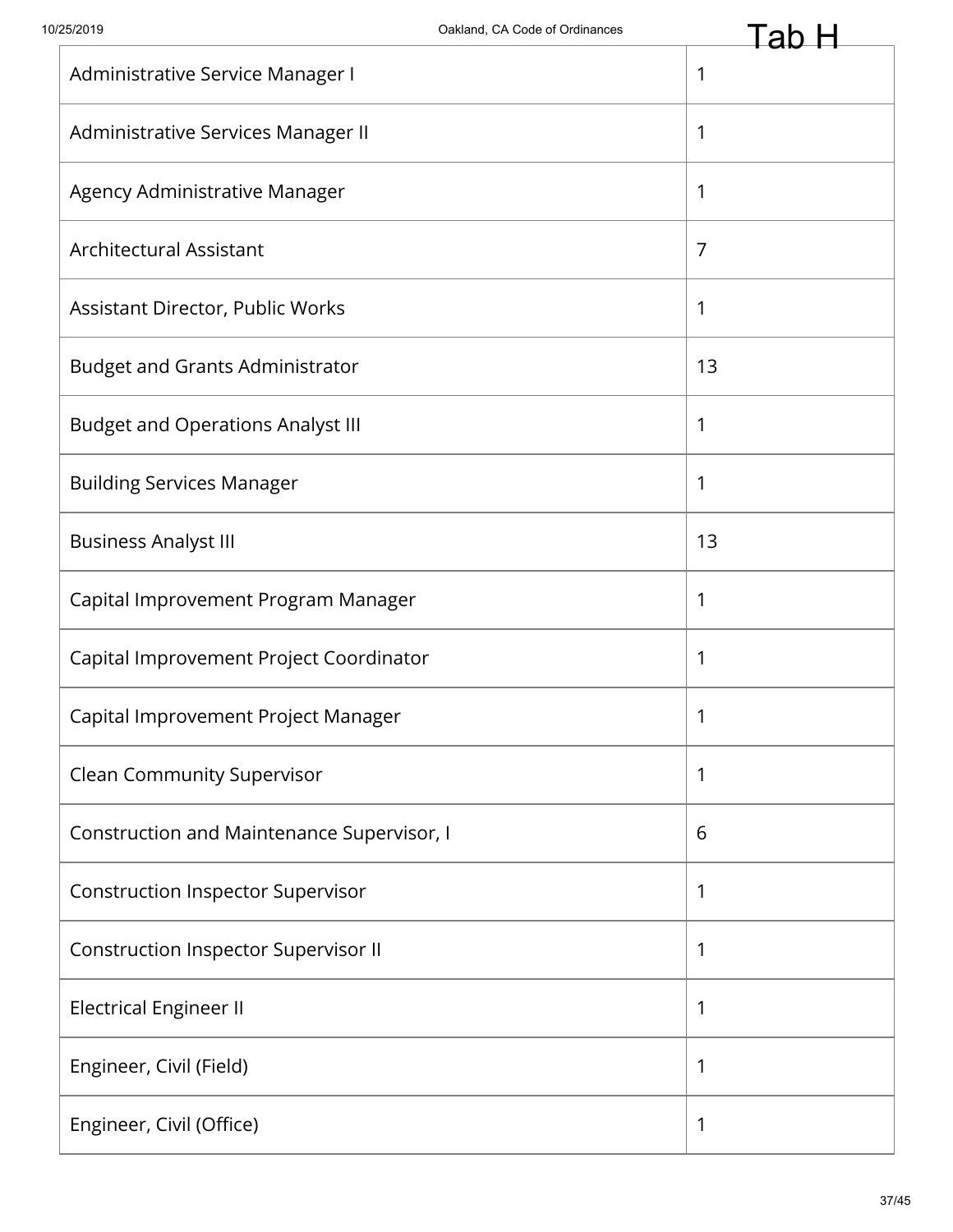| <b>Environmental Enforcement Officer</b> | 1            |
|------------------------------------------|--------------|
| <b>Environmental Program Specialist</b>  | 1            |
| <b>Environmental Programs Supervisor</b> | 1            |
| <b>Environmental Services Manager</b>    | 1            |
| <b>Equipment Services Manager</b>        | 1            |
| <b>Equipment Services Superintendent</b> | 1            |
| <b>Equipment Supervisor</b>              | $\mathbf{1}$ |
| <b>Executive Assistant</b>               | 1            |
| <b>Facilities Complex Manager</b>        | 6            |
| <b>Fleet Specialist</b>                  | 1            |
| Management Assistant                     | 1            |
| Manager, Park Services                   | 1            |
| Manager, Support Services                | 1            |
| Manager, Sustainability Program          | 1            |
| Manager, Technology Program              | 1            |
| Park Supervisor II                       | 1            |
| Principal Civil Engineer                 | 1            |
| Program Analyst II                       | 1            |
| Program Analyst III                      | $\mathbf{1}$ |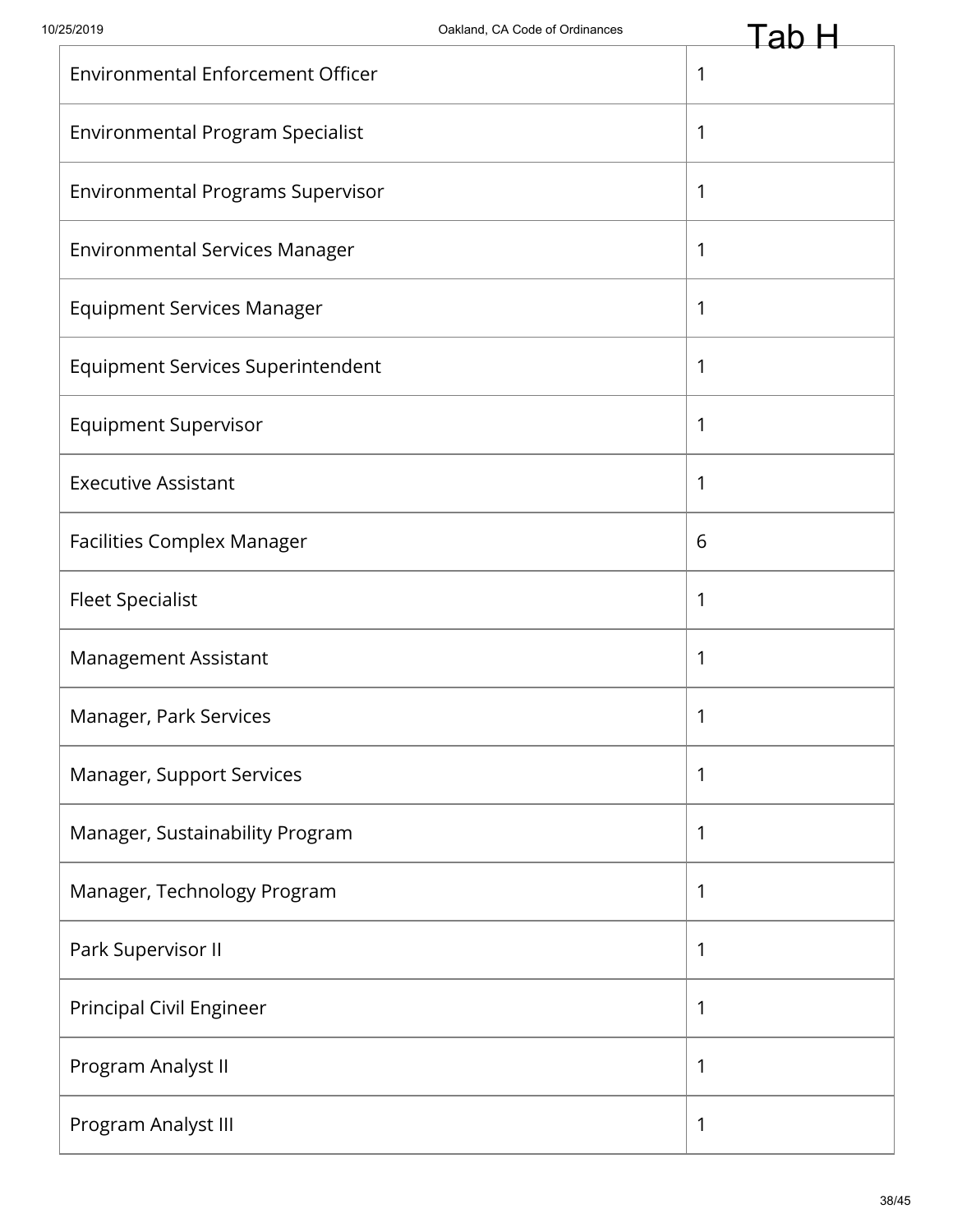|                                          | au |
|------------------------------------------|----|
| Project Manager II                       | 1  |
| <b>Public Information Officer II</b>     | 13 |
| <b>Public Works Operations Manager</b>   | 1  |
| Public Works Supervisor I                | 1  |
| Public Works Supervisor II               | 1  |
| Recycling Specialist, Senior             | 1  |
| Solid Waste Recycling Program Supervisor | 1  |
| <b>Supervising Civil Engineer</b>        | 1  |
| <b>Support Services Supervisor</b>       | 1  |
| Tree Supervisor II                       | 1  |
| Watershed Program Supervisor             | 1  |
| Consultants <sup>*</sup>                 | 1  |
|                                          |    |

The City Administrator or his/her designee may determine in writing that a particular consultant, although a "designated position," is hired to perform a range of duties that are limited in scope and thus is not required to fully comply with the disclosure requirements described in this section. Such written documentation shall include a description of the consultant's duties and, based upon that description, a statement of the extent of disclosure requirements. The City Administrator or his designee's determination is a public record and shall be retained for public inspection in the same manner and location as this conflict of interest code.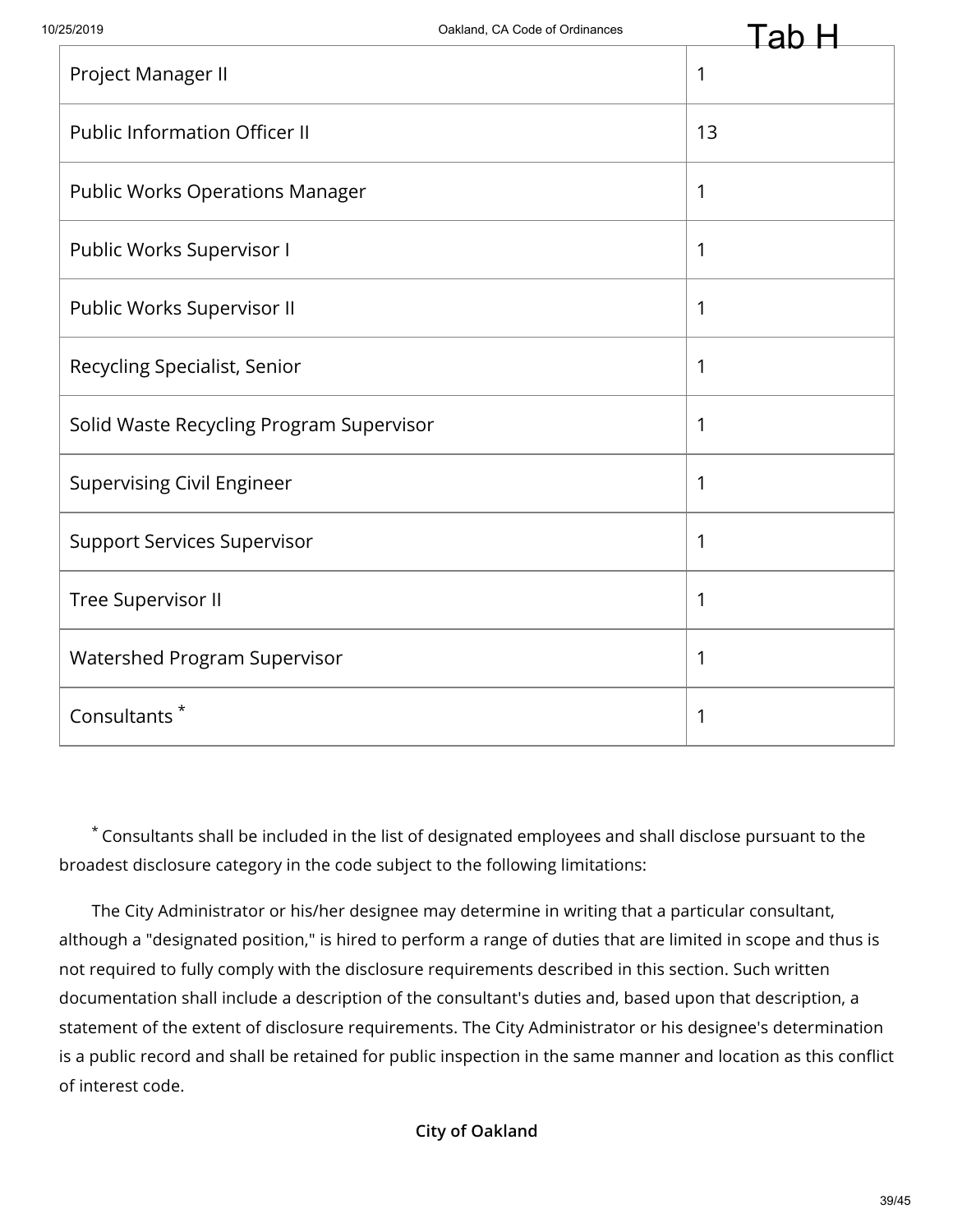#### **Conflict of Interest Code**

# **List of Designated Positions**

| <b>Boards and Commissions</b>                                  | <b>Disclosure Category</b> |
|----------------------------------------------------------------|----------------------------|
| Affordable Housing and Infrastructure Bond Oversight Committee | 1                          |
| Bicyclist and Pedestrian Advisory Commission                   | 1                          |
| <b>Budget Advisory Committee</b>                               | 1                          |
| <b>Business Tax Board of Review</b>                            | 1                          |
| <b>Cannabis Regulatory Commission</b>                          | 1                          |
| Central East Oakland Community Development District Board      | 1                          |
| Central Oakland Community Development District Board           | 1                          |
| Children's Fairyland Board of Trustees                         | 1                          |
| Civil Service Board                                            | 1                          |
| Commission on Aging                                            | 1                          |
| <b>Commission on Homelessness</b>                              | 1                          |
| Commission on Persons with Disabilities                        | 1                          |
| Community Action Partnership Administrating Board              | 1                          |
| <b>Community Policing Advisory Board</b>                       | 1                          |
| <b>Cultural Affairs Commission</b>                             | 1                          |
| Downtown Oakland Senior Center Advisory Council                | 1                          |
| East Oakland Senior Center Advisory Council                    | 1                          |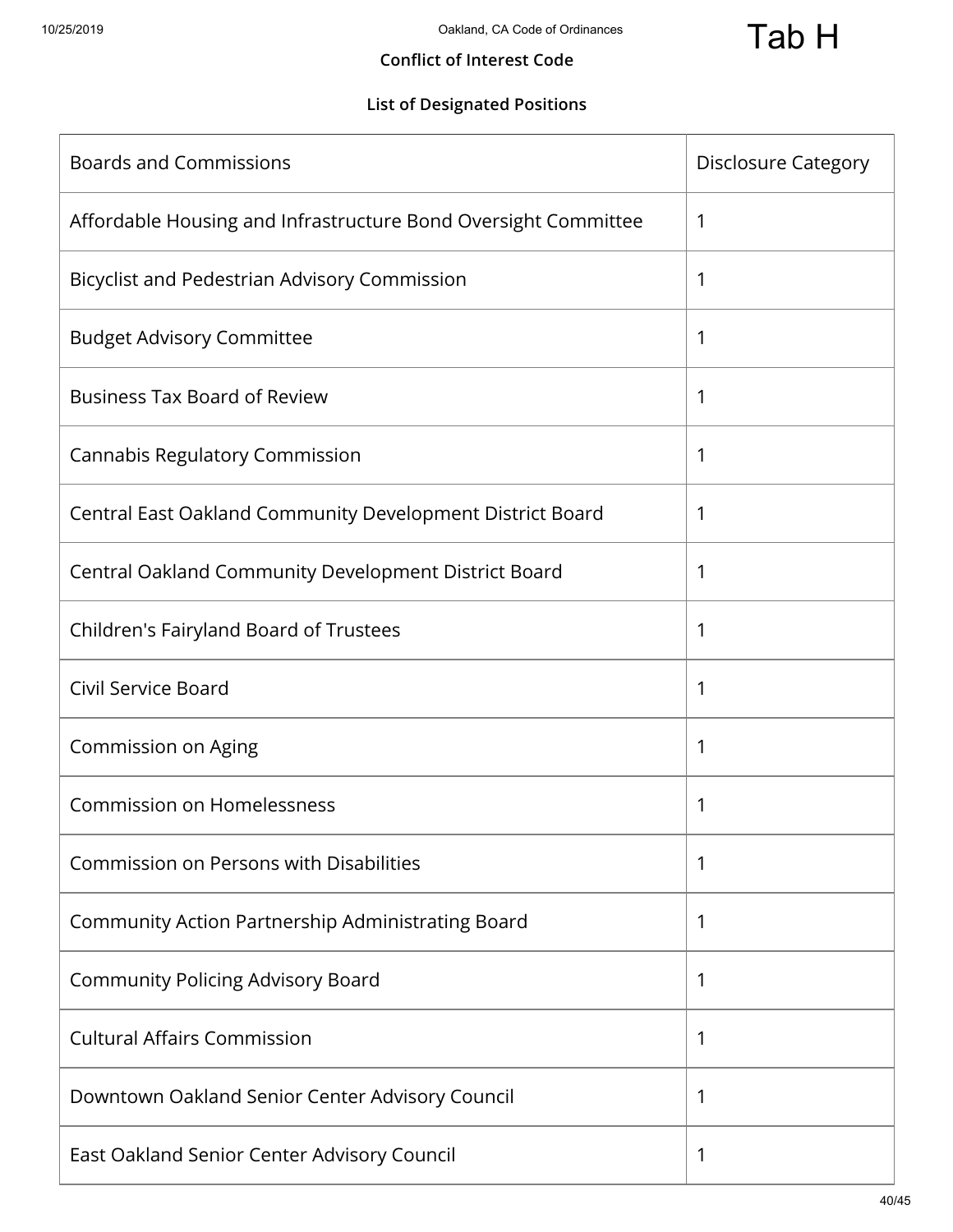| Eastlake/San Antonio/Chinatown Community Development District<br><b>Board</b> | 1 |
|-------------------------------------------------------------------------------|---|
| Elmhurst Community Development District Board                                 | 1 |
| Fruitvale/San Antonio Community Development District Board                    | 1 |
| Head Start Advisory Panel                                                     | 1 |
| Housing and Residential Rent and Relocation Board                             | 1 |
| Landmarks Preservation Advisory Board                                         | 1 |
| Library Advisory Commission                                                   | 1 |
| Mayor's Safety and Services Violence Prevention Oversight<br>Commission       | 1 |
| North Oakland Community Development District Board                            | 1 |
| North Oakland Senior Center Advisory Council                                  | 1 |
| Oakland Fund for Children and Youth, Planning and Oversight<br>Committee      | 1 |
| Oakland Housing Authority Board of Commissioners                              | 1 |
| Parks and Recreation Advisory Commission                                      | 1 |
| Police and Fire Retirement System Board                                       | 1 |
| <b>Police Commission</b>                                                      | 1 |
| Privacy Advisory Commission                                                   | 1 |
| Public Art Advisory Committee                                                 | 1 |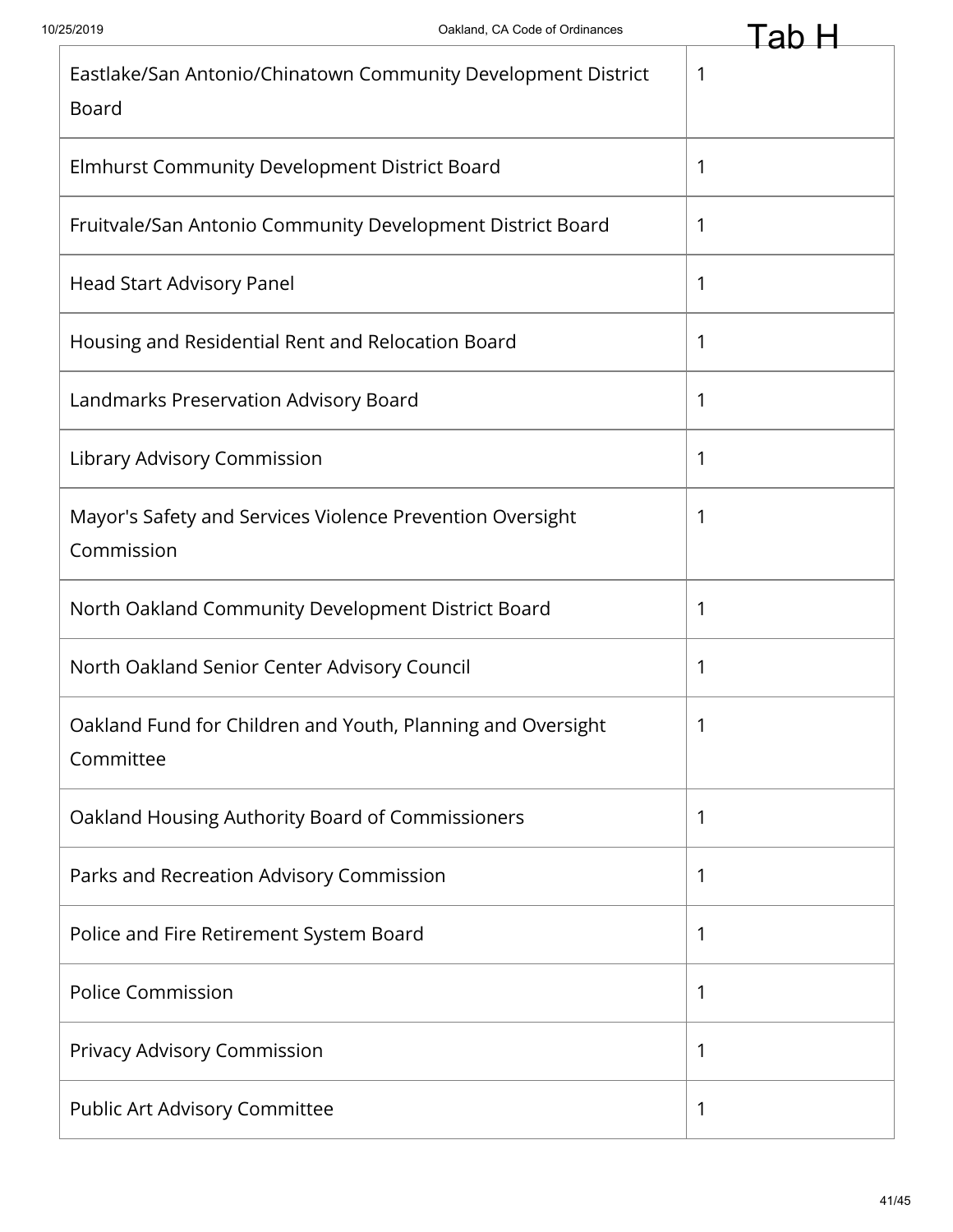| <b>Public Ethics Commission</b>                         | $\mathbf 1$ |
|---------------------------------------------------------|-------------|
| <b>Redistricting Committee</b>                          | 1           |
| Senior Center Advisory Board                            | $\mathbf 1$ |
| Sugar Sweetened Beverage Community Advisory Board       | 1           |
| Violence Prevention and Oversight Committee (Measure Y) | 1           |
| West Oakland Senior Center Advisory Council             | 1           |
| Western Oakland Community Development District Board    | $\mathbf 1$ |
| Workforce Investment Board                              | $\mathbf 1$ |
| Consultants <sup>*</sup>                                | $\mathbf 1$ |

Please note that only a business entity or any parent, subsidiary or otherwise related business entity that has an interest in real property in the City of Oakland or does business or plans to do business in the jurisdiction or has done business within the jurisdiction at any time during the two (2) years prior to the filing of any statement is to be reported. Also, only real property located in the jurisdiction is to be reported. Finally, income, including a gift, does not include income received from any source outside the jurisdiction and not doing business within the jurisdiction, not planning to do business within the jurisdiction, or not having done business within the jurisdiction during the two (2) years prior to the filing of any statement is to be reported.

Consultants shall be included in the list of designated employees and shall disclose pursuant to the \* broadest disclosure category in the code subject to the following limitations:

The City Administrator or his/her designee may determine, in writing, that a particular consultant, although a "designated position," is hired to perform a range of duties that are limited in scope and thus is not required to fully comply with the disclosure requirements described in this section. Such written documentation shall include a description of the consultant's duties and, based upon that description, a statement of the extent of disclosure requirements. The City Administrator or his designee's determination is a public record and shall be retained for public inspection in the same manner and location as this conflict of interest code.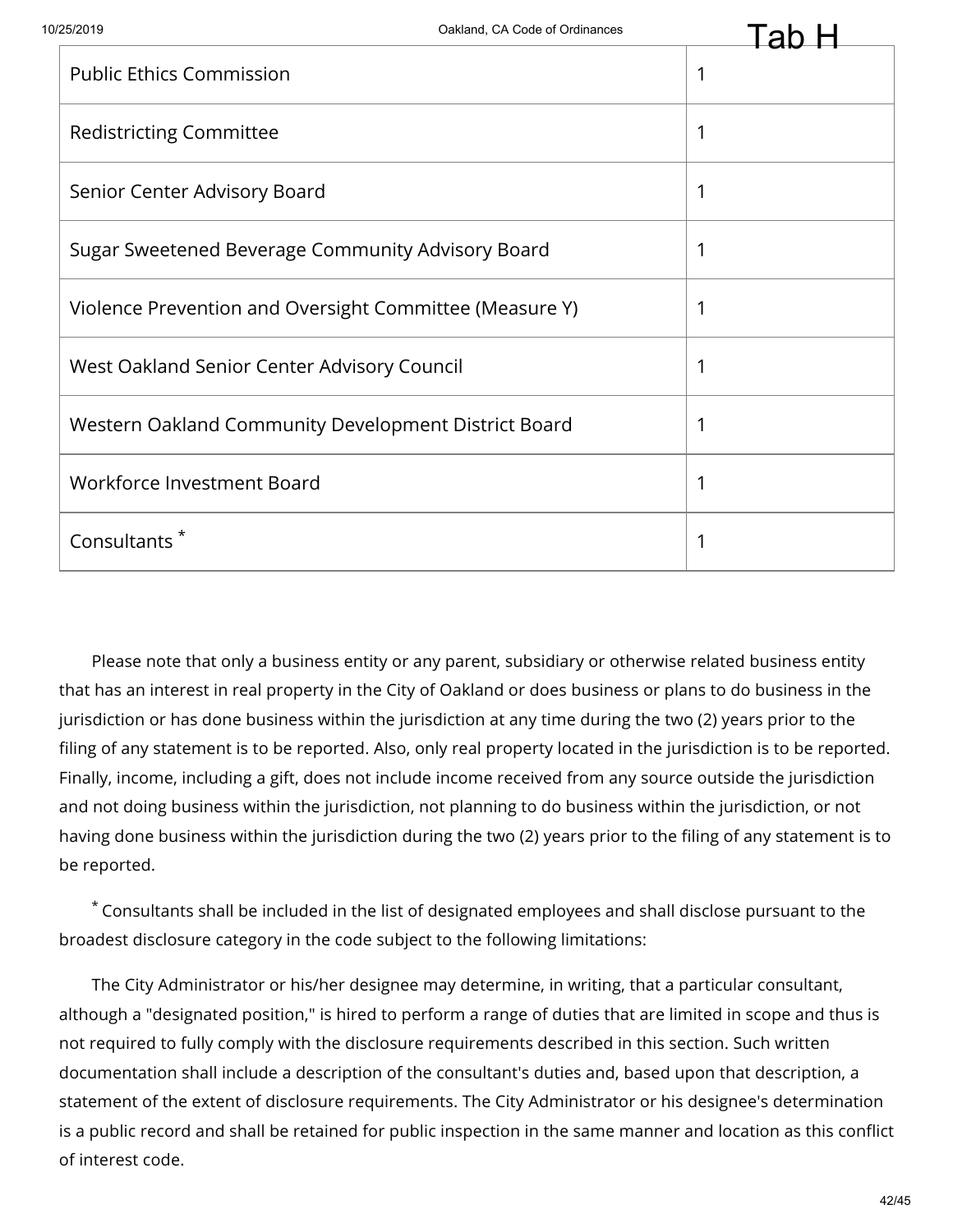Tab H

(Ord. No. 13522, § 2(att.), 2-26-2019; Ord. No. 13142, § 1, 1-22-2013)

**Editor's note—** Ord. No. 13142, § 1, adopted January 22, 2013, repealed and reenacted Appendix A in its entirety to read as herein set out. Formerly, Appendix A pertained to similar subject matter, and derived from Ord. No. 11562, Appx. A (part), adopted 1993; Ord. No. 11951, Appx. A (part), adopted 1997; Ord. No. 11979, Appx. A (part), adopted 1997; Ord. No. 12014, § 1, adopted 1997; Ord. No. 12028, § 1, adopted 1998; Ord. No. 12105, §§ 1, 2, adopted 1998; Ord. No. 12127, Appx. A (part), adopted 1999; Ord. No. 12165, Appx. A (part), adopted 1999; Ord. No. 12228, Appx. A (part), adopted 2000; Ord. No. 12305, §§ 1, 2, adopted 2001; Ord. No. 12458, §§ 1, 2, adopted 2002; Ord. No. 12549, § 1, adopted 2003; Ord. No. 12650, § 1 (part), adopted 2005; Ord. No. 12783, § 1 (part), adopted 2007; Ord. No. 12845, § 1, adopted 2007; Ord. No. 12990, § 1, adopted February 2, 2010, and Ord. No. 13075, § 1, adopted July 5, 2011.

Appendix B

# **Master List of Disclosure Categories** Specification Sheet **Reportable Investments, Interests in Real Property and Income**

# **Conflict of Interest Code City of Oakland**

"Unit" as used in this text means the particular department, board, commission, office or other entity using the disclosure category.

"Used by" for a board or commission under Disclosure Category 4, refers to investments and business positions in business entities, and sources of income from entities providing supplies, services, equipment or machinery of the type used by the unit(s) to whom the board or commission provides advice.

Please note that only a business entity or any parent, subsidiary or otherwise related business entity that has an interest in real property in the City of Oakland or does business or plans to do business in the jurisdiction or has done business within the jurisdiction at any time during the two (2) years prior to the filing of any statement is to be reported. Also, only real property located in the jurisdiction is to be reported. Finally, income, other than a gift, does not include income received from any source outside the jurisdiction and not doing business within the jurisdiction, not planning to do business within the jurisdiction, or not having done business within the jurisdiction during the two (2) years prior to the filing of any statement is to be reported. ;h1; **Disclosure Categories:**

- 1. All investments and business positions in business entities, sources of income and interests in real property.
- 2. Investments and business positions in business entities, and all sources of income.
- 3. Interests in real property.
- 4. Investments and business positions in business entities, and sources of income from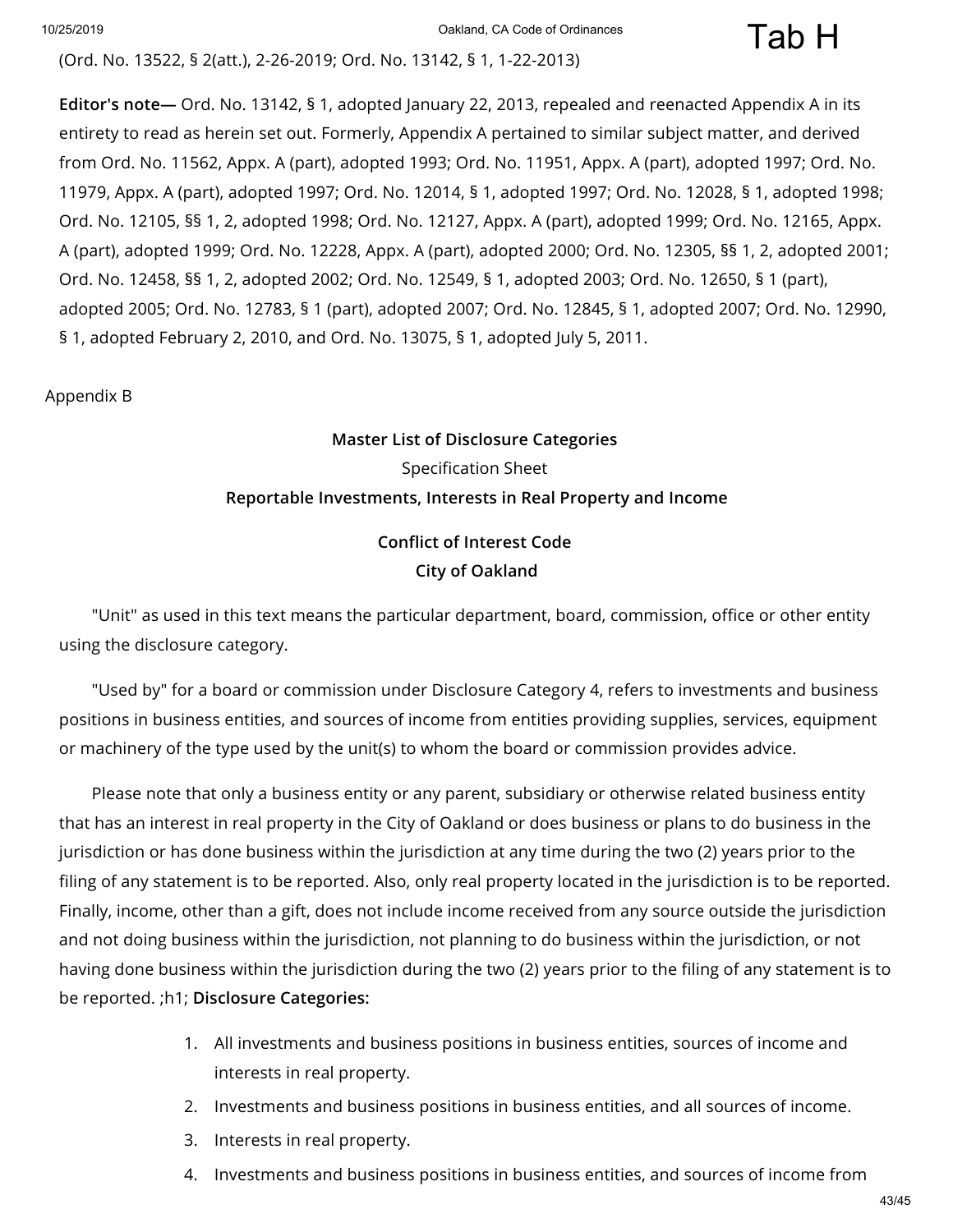entities providing supplies, services, equipment or machinery of the type used by the designated employee's unit, the designated employee's board or commission or panel, or the City department that the designated employee's board or commission advises.

- 5. Investments and business positions in and income from entities, which are book outlets, vendors or providers of business services.
- 6. Investment and business positions in business entities, and income from sources engaged in construction supplies, building supplies or material supplies.
- 7. Investments and business positions in business entities, and income from sources engaged in construction or development.
- 8. Investments and business positions in business entities, and income from sources engaged in the construction of public works projects.
- 9. Investments and business positions in business entities, and income from business entities of the type to provide bids, supplies, vehicles and equipment.
- 10. Investments and business positions in business entities, and source of income, which provide services and supplies of the type used in training activities.
- 11. Investments and business positions in, and income from business entities engaged in providing medical service or facilities of the type used by the City.
- 12. Investments and business positions in, and income from business entities supplying or manufacturing electronic equipment, supplies or services of the type utilized by the designee's unit.
- 13. Investments and business positions in, and income from business entities providing supplies, services equipment or machinery of the type used by the City.
- 14. Investments and business positions in, and income from employment agencies or entities, which provide employment or pre-employment services. Services include, but are not limited to, provision of temporary employees, testing, training, consulting, job classification studies and salary surveys.
- 15. Investments and business positions in, and income from business entities, which are of the type to provide any of the various types of employee insurance coverage or actuarial services.
- 16. Investments and business positions in business entities, and income from sources, which supply or manufacture firefighting equipment or supplies.
- 17. Investments and business positions in, and income from business entities which within the last twelve (12) months have contracted, or in the future foreseeably may contract with the Oakland Housing Authority to provide services, supplies, materials, machinery or equipment to the Oakland Housing Authority.
- 18. Income from any source which within the last twelve (12) months has contracted, or in